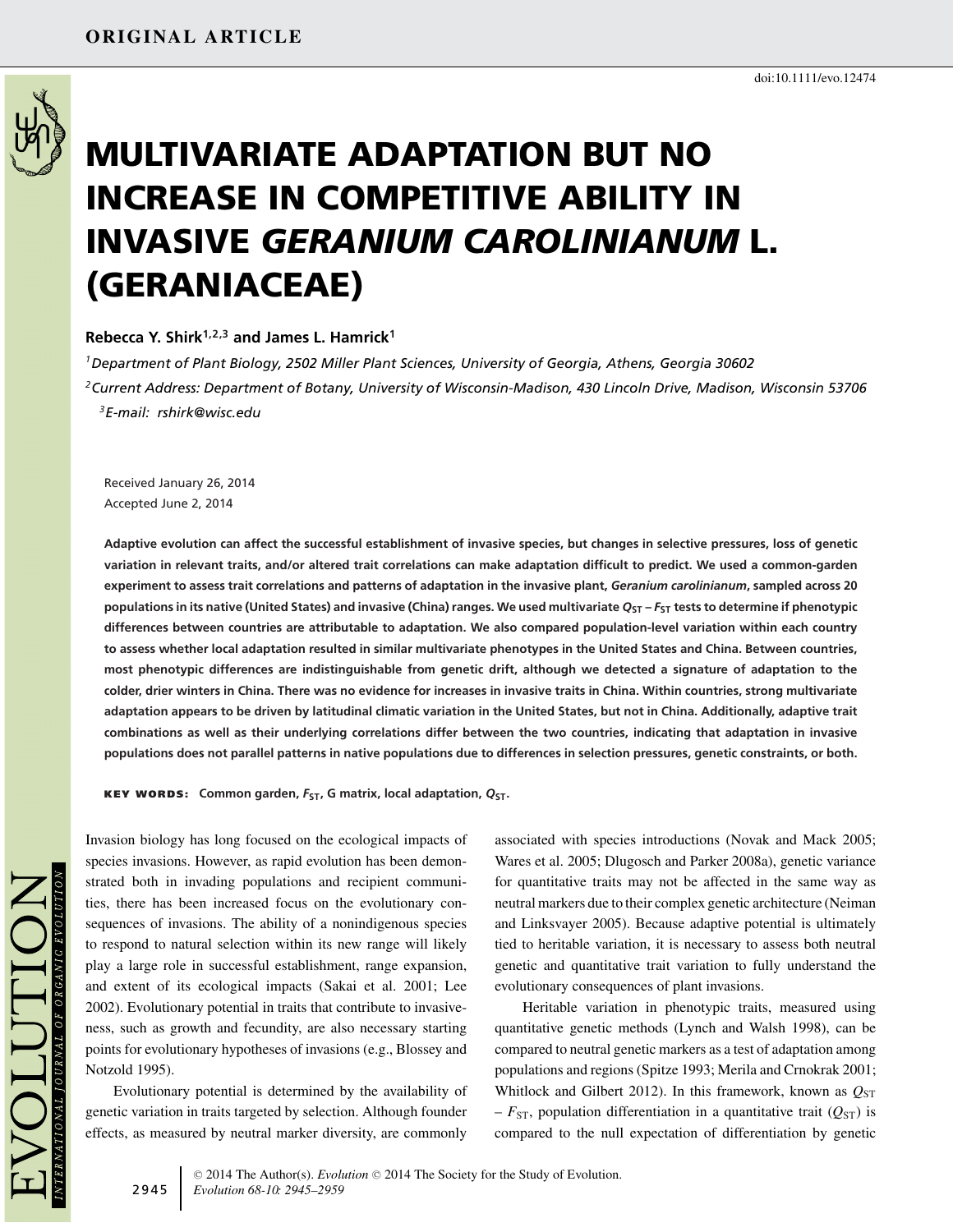drift as measured by neutral markers  $(F_{ST})$ . If  $Q_{ST} < F_{ST}$ , the trait is more similar across populations than expected due to drift, indicating evidence of selection for a uniform trait value across all populations (unifying selection). If  $Q_{ST}$  =  $F_{ST}$ , trait differentiation is indistinguishable from the effects of drift, and there is no evidence for selection. Finally, if  $Q_{ST}$ *> F*ST, populations are more genetically differentiated than expected, which is evidence for local adaptation to a heterogeneous landscape.

Importantly, because  $Q_{ST}$  is a measure of population divergence over past evolutionary history,  $Q_{ST} - F_{ST}$  is a test of response to selection, rather than selection itself. Response to selection is dependent on the availability of heritable genetic variation, but is also affected by correlations among phenotypic traits, which can arise from a number of sources, such as pleiotropy, linkage, and selection. These correlations are summarized by the genetic covariance matrix **G** and can restrict, promote, or have no effect on phenotypic evolution (Lande and Arnold 1983). Thus, a multivariate perspective that simultaneously considers many traits is necessary to account for such correlations, as well as the fact that natural selection often acts on trait combinations rather than individual traits. Multivariate versions of the  $Q_{ST} - F_{ST}$  test that incorporate trait correlations (Chenoweth and Blows 2008; Martin et al. 2008) allow explicit tests of adaptive divergence in a multivariate framework.

Adaptive evolution over short timescales is well-documented in invasive species, even with severe founder effects (Reznick and Ghalambor 2001; Maron et al. 2004; Phillips et al. 2006; Colautti and Barrett 2010; Xu et al. 2010; Chun et al. 2011), but few studies (e.g., Franks et al. 2012) have examined multivariate adaptation across ranges. Different evolutionary trajectories between ranges could result from changes in biotic interactions (e.g., as predicted by the evolution of increased competitive ability, or EICA, hypothesis; Blossey and Notzold 1995) or other selective pressures, or as a result of geographic variation in genetic constraints (e.g., **G** matrix variation).

Previous work on the annual plant *Geranium carolinianum* using neutral genetic markers (Shirk et al. 2014) demonstrated that invasive populations in China experienced mild founder effects during colonization and range expansion. We use a commongarden study including native (United States) and invasive (Chinese) populations, and tests of multivariate adaptation to address the following questions: Are phenotypic differences between the invasive and native ranges the result of adaptive evolution? Have Chinese populations evolved traits associated with increased invasiveness? Are patterns of local adaptation similar within each country, or do adaptive trait combinations differ in the United States and China? Additionally, we investigate climate as a possible driver of adaptive evolution both between and within countries.



**Figure 1. Map of** *Geranium carolinianum* **populations sampled in (a) the native range (southeastern United States) and (b) the invasive range (eastern China). Population labels correspond to those in Shirk et al. (2014).**

# *Methods* **STUDY SPECIES**

The native range of *G. carolinianum* extends throughout the continental United States and north into Canada (Aedo 2000). In the southeastern United States, it is a common weed of fields, lawns, and roadsides. It is naturalized in the eastern plains region of China, where it has been present for approximately 90 years and grows in similar habitats as its native range. Genetic marker data indicate multiple introductions and a moderate rangewide reduction in neutral genetic diversity as a result of founder effects during range expansion (Shirk et al. 2014). As a winter annual, *G. carolinianum* germinates in the fall, overwinters as a rosette, and bolts and flowers in the spring. Flowers are small, insect-pollinated, and self-compatible, although populations tend to range from mixed-mating to highly outcrossing (Shirk and Hamrick, 2014).

#### **FIELD COLLECTIONS**

Seeds were collected during the spring and summer of 2009 from 10 native populations across the southeastern United States and 10 invasive populations across eastern China (Fig. 1). Population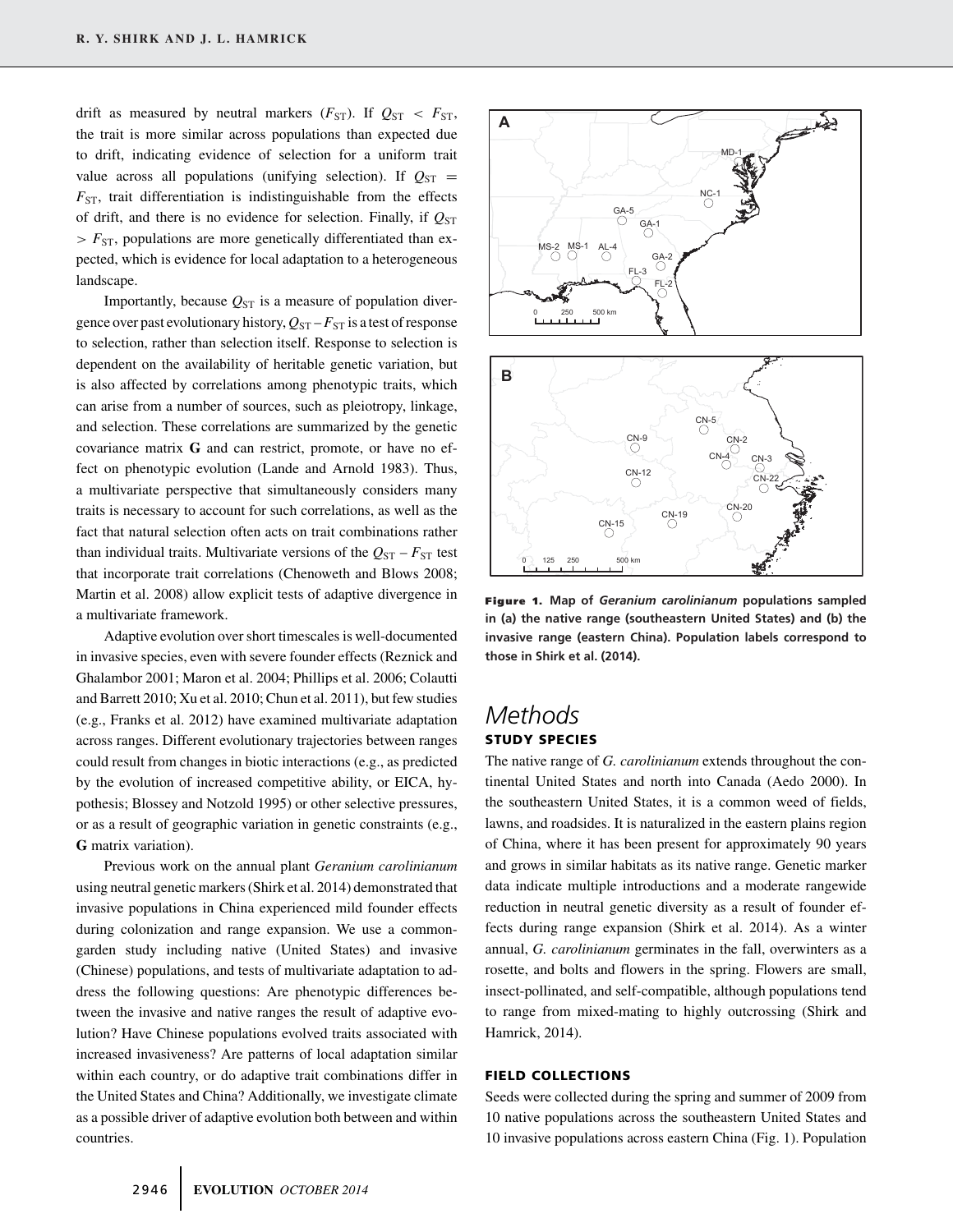sizes ranged from *>*50 to several thousand individuals. A minimum of 24 reproductive individuals per population were selected haphazardly and all ripe fruits were collected from each plant. Seeds were cleaned from their fruits, pooled by maternal family, and stored in paper envelopes at room temperature until use.

#### **COMMON GARDEN AND TRAIT MEASUREMENTS**

To test for adaptive evolution, we measured traits related to growth, reproduction, and physiology. Growth and reproductive traits should be closely linked to fitness, and physiological traits can be used to characterize resource-use strategies (Wright et al. 2004). We measured 13 traits at the rosette (hereafter juvenile) and reproductive (hereafter adult) stages, split into three trait categories to facilitate quantitative genetic analysis: juvenile, adult, and physiological. Juvenile traits consisted of juvenile establishment time (used as a proxy for juvenile growth rate), juvenile rosette size, and specific leaf area (SLA). Adult traits consisted of adult rosette size (rosette size at reproduction), days to first flower, height, reproductive ratio (aboveground biomass allocation to reproduction), aboveground biomass, and seed weight (mass of 10 seeds). Physiological traits were measured on juvenile plants and consisted of leaf nitrogen content  $(N<sub>mass</sub>)$  and carbon isotope ratio  $(\delta^{13}C,$  a proxy for integrated leaf water-use efficiency). We also measured root biomass and root mass ratio (RMR) for a subset of individuals.

Seven seeds from 10 maternal families from all 20 populations (10 invasive and 10 native;  $n = 1400$ ) were germinated from January 3–8, 2012. To promote uniform germination, seeds were nicked with a razor blade and soaked in water for two days before planting. Germinating seeds were planted in  $10 \times 10 \times$ 10 cm pots filled with a pine bark potting mix and placed in a greenhouse without supplemental lighting. Pots were divided into seven blocks in a randomized complete block design to account for environmental variation in the greenhouse. All seeds for a block were started on the same day, so that all plants within a block were the same age. All stage-based measurements (e.g., date of first flower) were corrected for differences in germination time prior to analysis.

Juvenile establishment time was estimated from planting to full expansion of the third rosette leaf. This growth stage was arbitrarily chosen as an estimate of the seedling to rosette transition. Length of the fully expanded third leaf (including the petiole, approximately equivalent to rosette radius) was measured as an estimate of juvenile rosette size. Between February 21 and March 2, when plants were still in the juvenile rosette stage, the most recently fully expanded leaf (MRFEL) was harvested between 8 and 10 a.m. Leaves were placed in plastic bags on ice to maintain hydration, and scanned on a flat-bed scanner (Xerox Docu-Mate 632, Norwalk, CT) by mid-afternoon. Leaf area of the lamina was calculated from digital scans using ImageJ software (Abràmoff et al. 2004). Leaves were then dried at 60°C to a constant weight and weighed. SLA was calculated as leaf area/leaf mass (mm<sup>2</sup>) mg<sup>-1</sup>). A subset of 600 dried MRFEL samples (10 populations per region, six families per population, five individuals per family) was ground to a fine powder in a borosilicate glass scintillation vial with a glass rod and analyzed for leaf N<sub>mass</sub> and  $\delta^{13}$ C (NA1500, Carlo Erba Strumentazione, Milan, Italy). All leaf traits were calculated using leaf lamina only, excluding the petiole (Cornelissen et al. 2003).

Plants were monitored daily for flowering. Adult rosette size was recorded as rosette diameter for each plant on its day of first flower. Each plant was harvested 28 days after its first flower, at which time plants were beginning to senesce but retained most of their seeds. At harvest, height was recorded and plants were divided into vegetative and reproductive biomass, dried to a constant weight at 60°C, and weighed. Reproductive ratio was calculated as reproductive biomass/total aboveground biomass (g  $g^{-1}$ ). Additionally, 10 seeds (from two entire ripe fruits) were pooled and weighed to calculate seed weight for each plant. For one block (200 plants), roots were washed immediately after harvesting, dried at 60°C, and weighed. RMR was calculated as root biomass/total biomass (g  $g^{-1}$ ).

There was an infestation of fungus gnats (species of *Orfelia* and/or *Bradyseia*) on roughly half of the experiment in mid-March (after MRFEL harvest but just before flowering), and larvae damaged developing leaf and inflorescence buds at the center of the rosette in affected plants. To control for the effect of herbivory, damage was quantified at harvest as the ratio (number of undamaged bolt stems)/(total number of bolt stems) for use as a covariate in statistical modeling.

#### **NEUTRAL GENETIC DIVERSITY ANALYSIS**

Between 23 and 52 seeds per population were germinated separately from the common garden plants and used for allozyme genotyping. Individual allozyme variants are occasionally reported to be under selection (e.g., Karl and Avise 1992; Johannesson et al. 1995), and it is possible that our panel of allozyme loci contains some alleles under selection. However, across species allozyme  $F_{ST}$  values appear to be strongly affected by characteristics that govern neutral processes, such as dispersal potential (Hamrick and Godt 1996). Thus, allozymes are generally consistent with selectively neutral expectations, and a sufficiently large panel of loci will, on average, provide a reasonable estimate of neutral genetic divergence. Additionally, we found concordant patterns of genetic structure in *G. carolinianum* using microsatellites and allozymes (Shirk et al. 2014), which supports the neutrality of our allozyme panel. In total, 782 individuals (362 from China and 420 from the United States) were genotyped at 28 allozyme loci. Locus information and buffers for allozyme extraction and gel electrophoresis can be found in the Supporting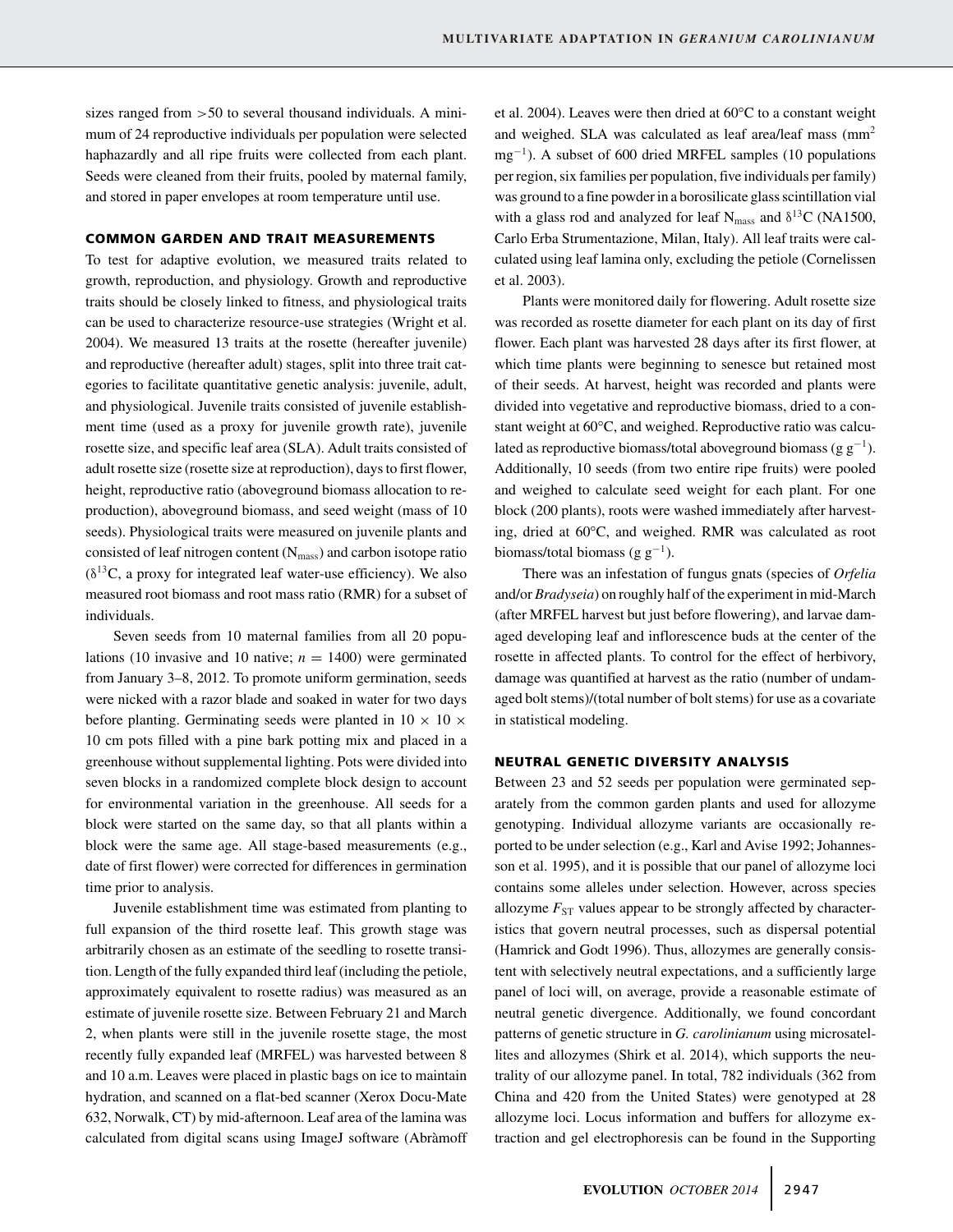Information. Multilocus variance components and *F*-statistics were calculated using the package *hierfstat* in R (Goudet 2004; R Development Core Team 2012).

#### **VARIATION AND ADAPTATION IN UNIVARIATE TRAITS**

Significant differences among regions and populations within regions for mean trait values were assessed with ANOVA, including region, population, and block as factors. Block was not included in the model for root biomass because data for this trait were collected from a single block (one individual per family, 10 families per population, 20 populations). Damage was included as a covariate for potentially affected traits: adult rosette size, height, days to first flower, and all biomass traits. Juvenile establishment time was log-transformed to achieve normality.

Quantitative trait differentiation between regions  $(Q_{CT})$  and among populations within each region (United States  $Q_{SC}$ , and China  $Q_{\text{SC}}$ ) were calculated as  $Q_{\text{CT}} = V_{\text{reg}} / (V_{\text{reg}} + V_{\text{pop}} + 2V_{\text{fam}})$ and  $Q_{\text{SC}} = V_{\text{pop}}/(V_{\text{pop}} + 2V_{\text{fam}})$ , where  $V_{\text{reg}}$  is the among-region genetic variance,  $V_{\text{pop}}$  is the among-population genetic variance, and *V*fam is the variance among families within populations, muliplied by four to account for half-sib families (Lynch and Walsh 1998). Because we used maternal families grown from fieldcollected seed,  $V_{\text{fam}}$  is an estimate of broad-sense heritability. Additionally, although we assumed that families consist of halfsibs, because the seeds were field collected, it is likely that the families were mixtures of full- and half-sibs. Due to these factors, our estimates of  $V_{\text{fam}}$  may be somewhat inflated, biasing our  $Q_{\text{SC}}$ and  $Q_{CT}$  estimates downward.

Variance components were calculated using restricted maximum likelihood (REML) with the *lme4* package in R (Bates et al. 2011). For  $Q_{CT}$ , the model included region, population nested within region, family nested within population, and block as random effects; for  $Q_{\rm SC}$ , the model included population, family nested within population, and block as random effects. Damage was used as a random covariate for appropriate traits.  $Q_{SC}$  was not calculated for root biomass because there was no within-family replication and  $V_{\text{fam}}$  could not be modeled.

We used a simulation method based on parametric bootstrapping (Whitlock and Guillaume 2009) for the  $Q_{CT} - F_{CT}$  and  $Q_{SC}$  –  $F_{SC}$  comparisons. In contrast to earlier methods that estimate confidence intervals around empirical  $F_{ST}$  and  $Q_{ST}$  values, this approach generates a null distribution of  $Q_{ST}$  values for each trait assuming neutral trait evolution. Using this distribution, we calculated the probability that the observed  $Q_{ST}$  is a result of neutral evolution (the null hypothesis of  $Q_{ST} = F_{ST}$ ). Note that because our study includes regional as well as population divisions, the traditional  $Q_{ST} - F_{ST}$  comparison is termed  $Q_{SC} - F_{SC}$ (i.e., divergence among populations within regions).

For each trait, the null distribution is generated by bootstrapping variance components ( $V_{\text{fam}}$  and  $V_{\text{pop}}$ ) assuming neutrality, and calculating  $Q_{SC} - F_{SC}$  for each iteration. Thus, the distribution is centered at  $Q_{SC} - F_{SC} = 0$ , and the quantile of observed  $Q_{SC} - F_{SC}$  is used as the *P*-value for hypothesis testing. Quantiles from zero to 0.025 indicate divergent selection ( $Q_{SC} > F_{SC}$ , or  $Q_{SC} - F_{SC} > 0$ , and quantiles from 0.975 to 1.0 indicate uniform selection ( $Q_{SC}$  <  $F_{SC}$ , or  $Q_{SC}$  –  $F_{SC}$  < 0). The sampling distribution around  $V_{\text{fam}}$  is estimated using a  $\chi^2$  distribution with ( $n_{\text{pops}}$ )  $- 1) \times (n_{\text{fam}})$  degrees of freedom (O'Hara and Merila 2005; Whitlock and Guillaume 2009). Under the assumption of neutrality,  $V_{\text{non}}$  is estimated as

$$
(2\bar{F}_{SC}V_{\text{fam}})/(1-\bar{F}_{SC}),
$$

with a sampling distribution estimated from a  $\chi^2$  distribution with  $(n_{\text{pons}} - 1)$  degrees of freedom (Whitlock 2008; Whitlock and Guillaume 2009). For each bootstrap iteration,  $F_{SC}$  is estimated by bootstrapping the allozyme data across loci,  $V_{\text{fam}}$  and  $V_{\text{pop}}$ are estimated by random draws from their respective sampling distributions, and a neutral  $Q_{SC}$  is calculated.

The null distribution for the regional test  $Q_{CT} = F_{CT}$  was calculated similarly, with the addition that neutral *V*reg was estimated as

$$
(\bar{F}_{\rm CT}V_{\rm pop} + 2\bar{F}_{\rm CT}V_{\rm fam})/(1-\bar{F}_{\rm CT}),
$$

and its sampling distribution as a  $\chi^2$  distribution with  $(n_{\text{reg}} - 1)$ degrees of freedom. Degrees of freedom associated with the  $V_{\text{fam}}$ and  $V_{\text{pop}}$  distributions were modified appropriately to accommodate inclusion of region in the model.

## **VARIATION AND ADAPTATION IN MULTIVARIATE TRAITS**

Quantitative trait differentiation can be investigated in a multivariate framework to account for trait correlations. Multivariate population differentiation is estimated by the matrix  $\mathbf{F}_{SCq}$ , and multivariate regional differentiation is estimated by  $\mathbf{F}_{CTq}$ (Kremer et al. 1997; Chenoweth and Blows 2008) as follows, where **G**, **D**, and **R** are within-population, among-population, and among-region covariance matrices, respectively:

$$
\mathbf{F}_{\text{SCq}} = [\mathbf{D} + 2\mathbf{G}]^{-1/2} \mathbf{D} [\mathbf{D} + 2\mathbf{G}]^{-1/2}
$$
, and  
\n $\mathbf{F}_{\text{CTq}} = [\mathbf{R} + \mathbf{D} + 2\mathbf{G}]^{-1/2} \mathbf{R} [\mathbf{R} + \mathbf{D} + 2\mathbf{G}]^{-1/2}$ .

Thus, the matrices  $\mathbf{F}_{SCq}$  and  $\mathbf{F}_{CTq}$  are the multivariate forms of  $Q_{SC}$  and  $Q_{CT}$ . To compare  $\mathbf{F}_{SCq}$  and  $\mathbf{F}_{CTq}$  with estimates of neutral population differentiation  $F_{SC}$  and  $F_{CT}$ ,  $\mathbf{F}_{SCq}$  and  $\mathbf{F}_{CTq}$ are decomposed into their component eigenvectors and eigenvalues. Each eigenvector,  $\mathbf{x}_i$ , represents a linear combination of traits that describes population (or regional) multivariate trait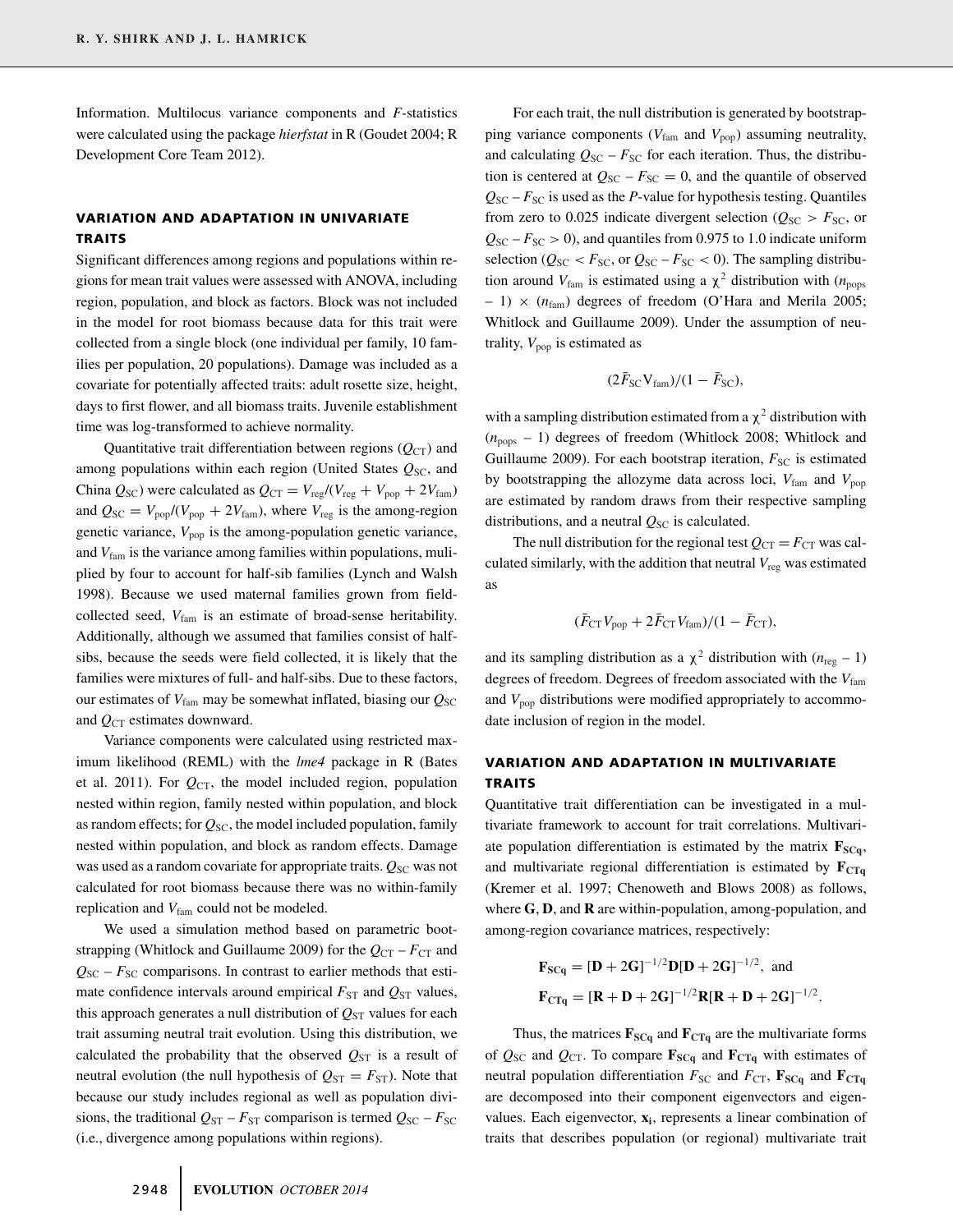differentiation. The magnitude of differentiation along each eigenvector is the associated eigenvalue,  $\lambda_i$ , which ranges from zero to one. For the purposes of the  $Q_{SC} - F_{SC}$  comparison,  $\mathbf{x}_i$  is a "composite" trait that varies across populations and has a  $Q_{\rm SC}$ of λi.

Traits were split into three groups for analysis: juvenile traits (juvenile establishment time, juvenile rosette size, and SLA), adult traits (days to first flower, adult rosette size, height, reproductive ratio, aboveground biomass, and seed weight), and physiological traits (leaf  $N_{\text{mass}}$  and  $\delta^{13}$ C). Physiological traits, although measured on juvenile plant tissue, were treated separately because they were measured on a subset of individuals. The remaining traits were split into "juvenile" and "adult" groupings because variance component estimation was poor when they were treated as a single group, likely because our sample size was too small to simultaneously estimate the number of parameters necessary for a large, nine-trait dataset.

Prior to analysis, juvenile establishment time was logtransformed, and all traits were scaled to a mean of zero and variance of one. Covariance matrices were estimated using REML in the program WOMBAT (Meyer 2007), with region, population nested within region, family nested within population, and block as random effects for the regional analysis  $(\mathbf{F}_{CTq})$ , and population, family nested within population, and block as random effects for the United States and China separately to assess populations within regions (United States and China  $\mathbf{F}_{SCa}$ ). Because WOM-BAT does not allow random covariates, we did not include damage when modeling adult traits. However, because the damage covariate had very minor effects on univariate  $Q_{SC}$  values, omission from the multivariate model should not affect our results.  $Q_{SC}$  or  $Q_{\text{CT}}(\lambda_i)$  for each composite trait was compared with  $F_{\text{SC}}$  or  $F_{\text{CT}}$ as in the univariate analysis. For the parametric bootstrapping for each  $\lambda_i$ ,  $V_{\text{fam}}$  was estimated as  $\mathbf{x_i}^T[\mathbf{G}] \mathbf{x_i}$ , or the variance in **G** available for the composite trait. The final composite trait from each  $\mathbf{F}_{SCq}$  matrix was discarded because it is necessarily orthogonal to all other axes and is not independent from the other traits. Thus, the  $Q_{SC}$  –  $F_{SC}$  comparison is performed for eight independent composite traits across three trait groupings: two juvenile, five adult, and one physiological.

## **TRAIT COVARIANCE AND DIFFERENTIATION IN THE UNITED STATES VERSUS CHINA**

Adaptive population differentiation is influenced both by selective pressures and underlying trait correlations. To determine whether trait relationships differ in native and invasive populations, we compared **G** matrices for each trait set—adult, juvenile, and physiological—between the United States and China in two ways. We first used common principal components analysis (CPCA) to test the extent to which the two matrices are similar in structure: equal, proportional, sharing principal components, or unrelated

(Flury 1988; Phillips and Arnold 1999). We used both step-up and model-building approaches. In the step-up approach, each model is compared against the next lower model in the hierarchy. Akaike information criterion (AIC) scores are compared in the model-building approach.

Second, we calculated similarity between native and invasive populations in their major axis of genetic variation (the first eigenvector of  $\bf{G}$ , or  $\bf{g}_{max}$ ). We measured similarity as the angle between eigenvectors,  $\theta = \cos^{-1} [g_{max, US}]^T [g_{max, China}]$  (Schluter 1996). This similarity measure ranges from  $\theta = 0$  (vectors equal; complete similarity) to  $\theta = 90$  (vectors orthogonal; complete dissimilarity). We also performed this comparison for eigenvectors of  $\mathbf{F}_{SCq}$  matrices under local adaptation ( $Q_{SC} > F_{SC}$ ) to determine whether adaptive differentiation occurs along similar axes in native and invasive populations.

#### **CLIMATE**

We used seven bioclimatic variables extracted from WorldClim (Hijmans et al. 2005) to describe climate in each population: mean annual temperature (BIO1), isothermality (BIO3), temperature seasonality (BIO4), mean temperature of coldest quarter (BIO11), annual precipitation (BIO12), precipitation seasonality (BIO15), and precipitation of coldest quarter (BIO19). These were chosen because they describe the winter–spring growing season of *G. carolinianum* as well as mean climatic differences between the two countries. We initially used a principal components analysis, including all populations, to determine major climatic differences between countries. We then performed principal components analyses separately for each country to generate a composite climate axis for each region (United States climate PC1 and China climate PC1). To test for an association between climate and adaptation within each country, population mean values (calculated from family means) for univariate and composite traits carrying the signature of adaptive differentiation within countries  $(Q_{SC} > F_{SC})$  were correlated with their respective climate axes.

# *Results* **NEUTRAL GENETIC DIVERSITY**

Of the 28 allozyme loci used for genotyping, 17 were polymorphic across both China and the United States, and an additional five were polymorphic only in the United States. Regional genetic differentiation between the United States and China was low  $(F_{CT} = 0.067)$ , and within countries, genetic structure was higher in native populations (United States  $F_{SC} = 0.196$ ) than invasive populations (China  $F_{SC} = 0.082$ ). This is consistent with differentiation patterns found across a wider sampling of 16 U.S. and 24 Chinese populations (Shirk et al. 2014). Within-population diversity was moderate and ranged from  $H<sub>e</sub> = 0.131$  to 0.219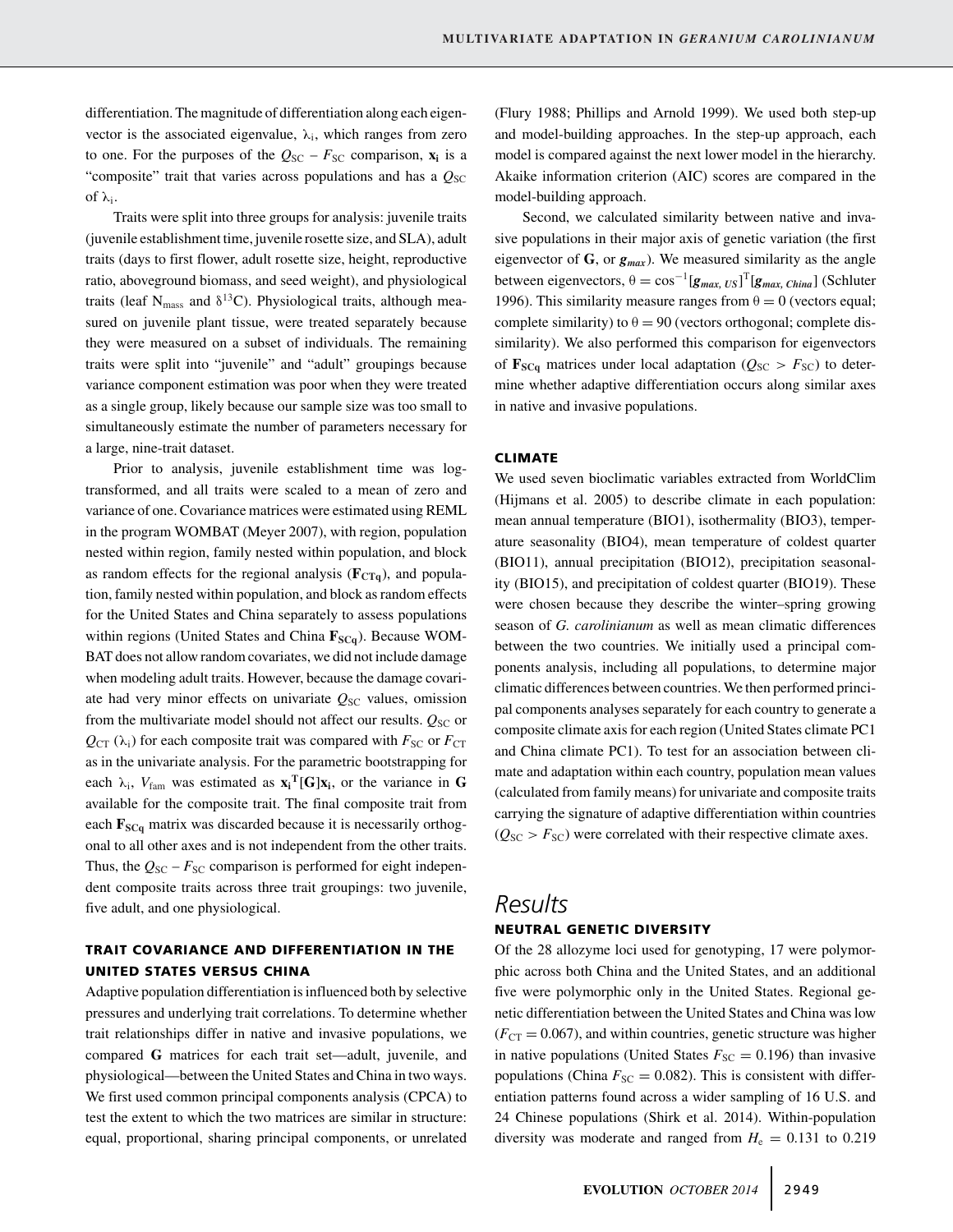(mean =  $0.180$ ) in the United States and  $H_e = 0.107$  to 0.179  $(mean = 0.139)$  in China. Genetic diversity parameters for each population can be found in Shirk et al. (2014).

## **PATTERNS OF TRAIT DIFFERENTIATION BETWEEN REGIONS**

ANOVAs for the univariate traits showed significant differences between the United States and China for all traits except SLA  $(P < 0.05$  for adult rosette size and  $P < 0.0001$  for all others). However, only juvenile rosette size and  $N_{\rm mass}$  were locally adapted  $(Q_{CT} > F_{CT}$ ; Table 1). On average, individuals from China had 30% smaller juvenile rosettes and 8% higher  $N_{\text{mass}}$  than U.S. individuals. Differentiation between the United States and China for all other traits was indistinguishable from values expected for genetic drift, although it should be noted that it is statistically impossible to achieve a significant  $Q_{CT} < F_{CT}$  due to the low levels of neutral divergence and a small sample size  $(n = 2$  regions). This is evidenced by SLA and adult rosette size that had no genetic differentiation between regions ( $V_{reg} = 0.000$ ) and a  $Q_{CT}$  of zero, but the statistical comparison with  $F_{CT}$  was not significant for either trait.

Of the eight composite traits resulting from the regional multivariate analyses, one adult trait and the physiological trait had a significant  $Q_{CT} > F_{CT}$ , indicating adaptive divergence between countries (Table 2). The adult composite trait, which explained 76% of total variation, had  $Q_{CT} = 0.287$  and was largely described by days to first flower, height, and total biomass. The physiological composite trait had  $Q_{CT} = 0.485$  and was affected almost entirely by N<sub>mass</sub>. Chinese individuals are later flowering, taller, and have higher leaf N content but less aboveground biomass than U.S. individuals. Lack of a significant  $Q_{CT} - F_{CT}$  for the juvenile composite traits was inconsistent with the univariate analysis, which showed strong regional differentiation for juvenile rosette size as a result of local adaptation.

Root biomass was not significantly different between countries (ANOVA;  $P = 0.48$ ), but China had a significantly higher RMR than the United States (China  $RMR = 0.188$ ; United States RMR  $= 0.158$ ;  $P < 0.0001$ ). Because root biomass and RMR were only obtained for one individual per family, we were unable to calculate  $Q_{CT}$  for these traits.

## **PATTERNS OF TRAIT DIFFERENTIATION WITHIN CHINA**

Within China, mean population values for all univariate traits except reproductive ratio varied significantly  $(ANOVA, P = 0.001)$ for adult rosette size and  $P < 0.0001$  for all other traits). Both RMR and root biomass differed significantly across populations as well ( $P \le 0.0001$ ).

Lack of differentiation for reproductive ratio was a result of unifying selection across populations ( $Q_{SC} = 0.000$ ,  $P < 0.01$ ;

Table 3a). Additionally, five traits (juvenile establishment time, juvenile rosette size,  $SLA$ ,  $N_{mass}$ , and aboveground biomass) were locally adapted across China ( $Q_{SC} > F_{SC}$ , Table 2a). Mean univariate  $Q_{SC}$  across all traits in China was 0.236.

In the multivariate analysis, five composite traits (both juvenile, two adult, and the physiological trait) had a significant  $Q_{SC}$ *> F*SC, supporting local adaptation, and one adult trait had *Q*SC *<*  $F_{SC}$ , supporting unifying selection (Table 4).  $Q_{SC}$  was close to one for composite traits representing the primary axes of differentiation, indicating strong multivariate differentiation:  $Q_{\rm SC} = 0.988$ for the primary juvenile trait, which was heavily affected by SLA; 0.987 for the primary adult trait, influenced by adult rosette size and aboveground biomass; and 0.990 for the physiological trait, which was nearly equally affected by  $N_{\text{mass}}$  and  $\delta^{13}$ C. Composite traits representing the secondary axes of differentiation for juvenile and adult traits also had a significant  $Q_{SC} > F_{SC}$ , but with much lower  $Q_{SC}$  values (0.182 for the juvenile trait and 0.319 for the adult trait).

## **PATTERNS OF TRAIT DIFFERENTIATION WITHIN THE UNITED STATES**

Within the United States, all univariate traits, including RMR and root biomass, varied significantly among populations (ANOVA,  $P \le 0.001$  for SLA and juvenile establishment time;  $P < 0.0001$ for all other traits). Three traits (juvenile rosette size,  $N_{\text{mass}}$ , and aboveground biomass) were locally adapted across populations, and no traits were under unifying selection (Table 3b). Average *Q*SC across traits in the United States was 0.307, higher than the average  $Q_{SC}$  in China.

Four multivariate traits in the United States had a significant  $Q_{\text{SC}}$  *> F*<sub>SC</sub> (one juvenile, two adult, and the physiological trait), indicating local adaptation, and no traits had evidence for unifying selection (Table 5). The juvenile composite trait showing local adaptation ( $Q_{SC} = 0.676$ ) was equally affected by juvenile rosette size, juvenile establishment time, and SLA; days to first flower, adult rosette size, and seed weight were heavily weighted on the two significant adult composite traits; and the physiological trait was almost entirely driven by N<sub>mass</sub>. For both adult and juvenile multivariate analyses,  $Q_{SC}$  values for composite traits with local adaptation were higher than univariate  $Q_{SC}$  values for their component traits, supporting multivariate response to selection.

## **TRAIT COVARIANCE AND DIFFERENTIATION IN THE UNITED STATES VERSUS CHINA**

We compared **G** matrix structure for each trait set in the United States and China to determine whether each country had similar underlying covariance structures. Similar structure indicates that traits covary similarly in invasive and native populations, and that genetic constraints imposed by trait associations would also be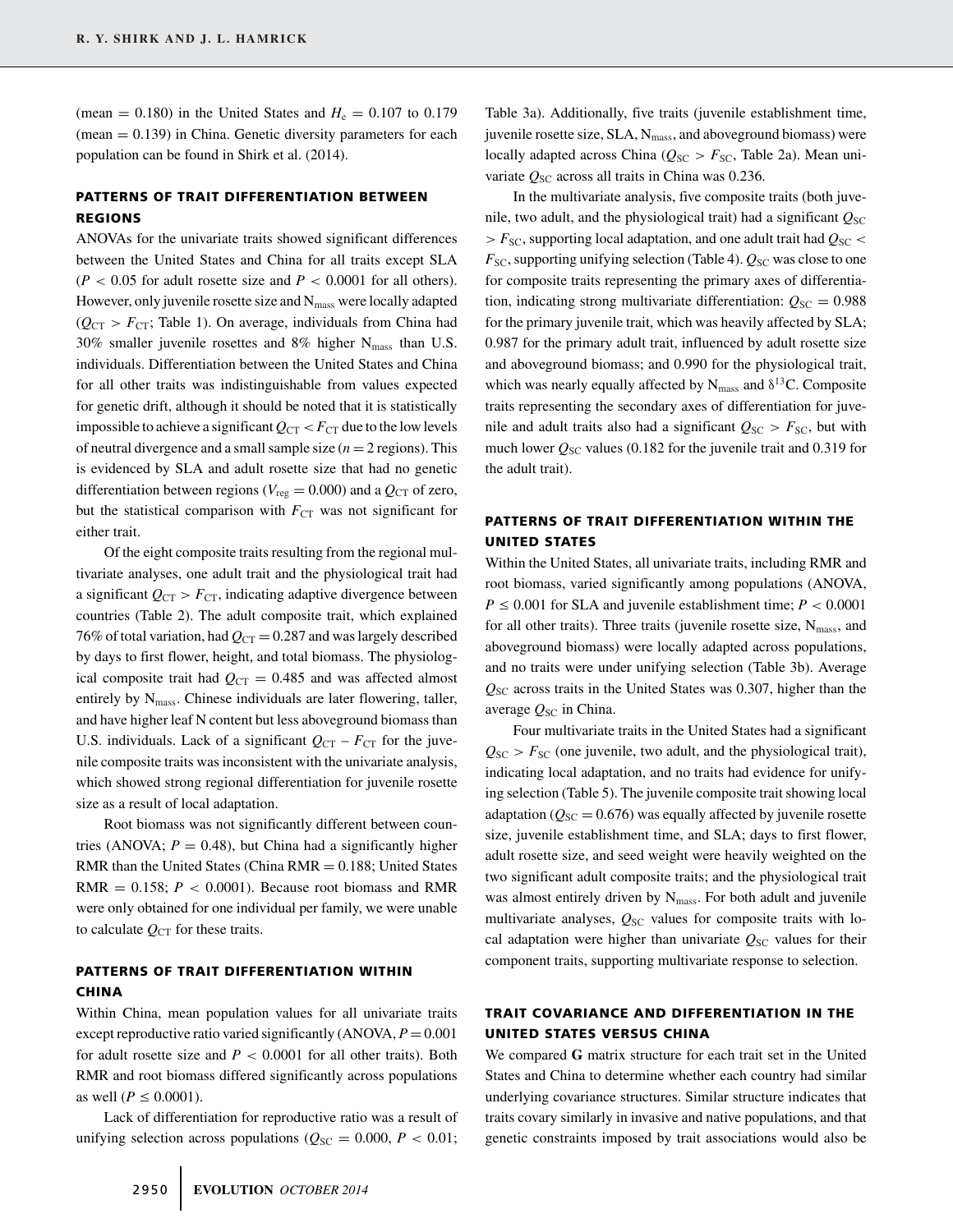| Trait                                     | $V_{\text{reg}}$      | $V_{\text{pop}}$      | $V_{\text{fam}}$      | $V_{\rm res}$         | $Q_{\text{CT}}$ |
|-------------------------------------------|-----------------------|-----------------------|-----------------------|-----------------------|-----------------|
| Juvenile establishment time (days)        | 0.000                 | 0.001                 | 0.001                 | 0.004                 | 0.062           |
| Juvenile rosette size (cm)                | 0.202                 | 0.190                 | 0.147                 | 0.144                 | $0.294*$        |
| $SLA$ (mm <sup>2</sup> mg <sup>-1</sup> ) | 0.000                 | 0.013                 | 0.013                 | 0.193                 | 0.000           |
| Adult rosette size (cm)                   | 0.000                 | 4.994                 | 7.334                 | 27.509                | 0.000           |
| $N_{\rm mass}(\%)$                        | 0.097                 | 0.050                 | 0.000                 | 0.212                 | $0.661***$      |
| $\delta^{13}C$ (%)                        | 0.184                 | 0.121                 | 0.253                 | 0.352                 | 0.227           |
| Height (cm)                               | 7.059                 | 25.430                | 53.482                | 32.720                | 0.051           |
| Days to first flower                      | 49.556                | 35.380                | 82.035                | 29.632                | 0.199           |
| Reproductive ratio (g $g^{-1}$ )          | 0.000                 | 0.001                 | 0.002                 | 0.003                 | 0.064           |
| Aboveground biomass (g)                   | 0.568                 | 1.234                 | 0.682                 | 1.926                 | 0.179           |
| Ten-seed weight (g)                       | $1.62 \times 10^{-5}$ | $2.35 \times 10^{-5}$ | $4.29 \times 10^{-5}$ | $8.07 \times 10^{-6}$ | 0.129           |
| Neutral $F_{CT}$                          |                       |                       |                       |                       | 0.067           |

Table 1. Variance components and Q<sub>CT</sub> values for 13 phenotypic traits calculated for 10 invasive (China) and 10 native (United States) **populations of** *Geranium carolinianum***.**

*V***reg, variance between regions (China and United States);** *V***pop, variance among populations within regions;** *V***fam, four times the variance among families within populations;** *V***res, residual variance.**

 $Q<sub>CT</sub>$  values marked in bold are significantly different from  $F<sub>CT</sub>$ .

**∗***P* **< 0.025, ∗∗∗∗***P* **< 0.0001.**

similar. If **G** differs in U.S. and Chinese populations, correlations may affect trait evolution differently in each country.

U.S. and China **G** matrices are unrelated for adult and juvenile trait sets in the CPCA (Table 6). We could not compare U.S. and China physiological matrices with CPCA because the analysis did not converge. When comparing the direction of the major axis of genetic variance for each trait set, we found moderate to high values of  $\theta$  for all comparisons (Table 7), with the largest differences between countries being in adult traits ( $\theta = 78.9$ ). Thus, **G** matrix structure differs between countries and may result in different genetic constraints to trait evolution in U.S. and Chinese populations.

To compare the composite traits under selection in each country, we additionally calculated  $\theta$  for the primary eigenvectors of **FSCq** for each set of traits. Similar eigenvectors in the United States and China  $(\theta \text{ close to zero})$  would indicate that the direction of adaptive divergence was similar in the United States and China. We found  $\theta$  values to be moderate (Table 7) for all sets of traits, indicating that adaptive trajectories differed between countries; that is, different adaptive trait combinations were favored in the United States and China.

#### **CLIMATE**

In the global climate PCA, Chinese and U.S. populations separated along the first and second PC axes. Climate PC1 explained 64.5% of the total variation. Chinese populations experience colder, drier winters and increased seasonality in both temperature and precipitation, characteristic of the continental climate of inland China. U.S. populations have relatively warmer,

wetter winters with reduced seasonality, characteristic of the humid, warm temperate climate of the southeastern United States. *t*tests confirmed that Chinese populations experience significantly colder winters, hotter summers, and increased seasonality than U.S. populations. The second global climate axis accounted for 31.7% of the total variation and was highly correlated with latitude  $(P < 0.0001, r^2 = 0.813).$ 

Additional principal components analyses on the seven bioclimatic variables were performed separately for each country. Climate PC1 explained 64.0% of the climatic variation in China and 74.1% in the United States. Both U.S. climate PC1 and China climate PC1 were highly correlated with latitude (China:  $P = 0.0002$ ,  $r^2 = 0.83$ ; United States:  $P = 1.0 \times 10^{-7}$ ,  $r^2 =$ 0.97). Although the sampled populations in the United States span a much wider range of latitudes than China (10° vs. 5°), in both countries southern populations tend to have warmer, wetter winters compared to northern populations.

Only traits with adaptive population differentiation within countries ( $Q_{SC} > F_{SC}$ ) were compared to patterns in climate. Within China, these were juvenile rosette size, juvenile establishment time, SLA, aboveground biomass,  $N_{\text{mass}}$ , the first two juvenile composite traits, the first two adult composite traits, and the physiological composite trait. Within the United States, these were juvenile rosette size, N<sub>mass</sub>, aboveground biomass, the first juvenile composite trait, the first two adult composite traits, and the physiological composite trait. Of these, four traits—one in China and three in the United States—were significantly associated with climatic variation (Fig. 2). In China, this was the physiological composite trait ( $P = 0.043$ ,  $r^2 = 0.348$ ). Northern Chinese populations, which experienced colder, drier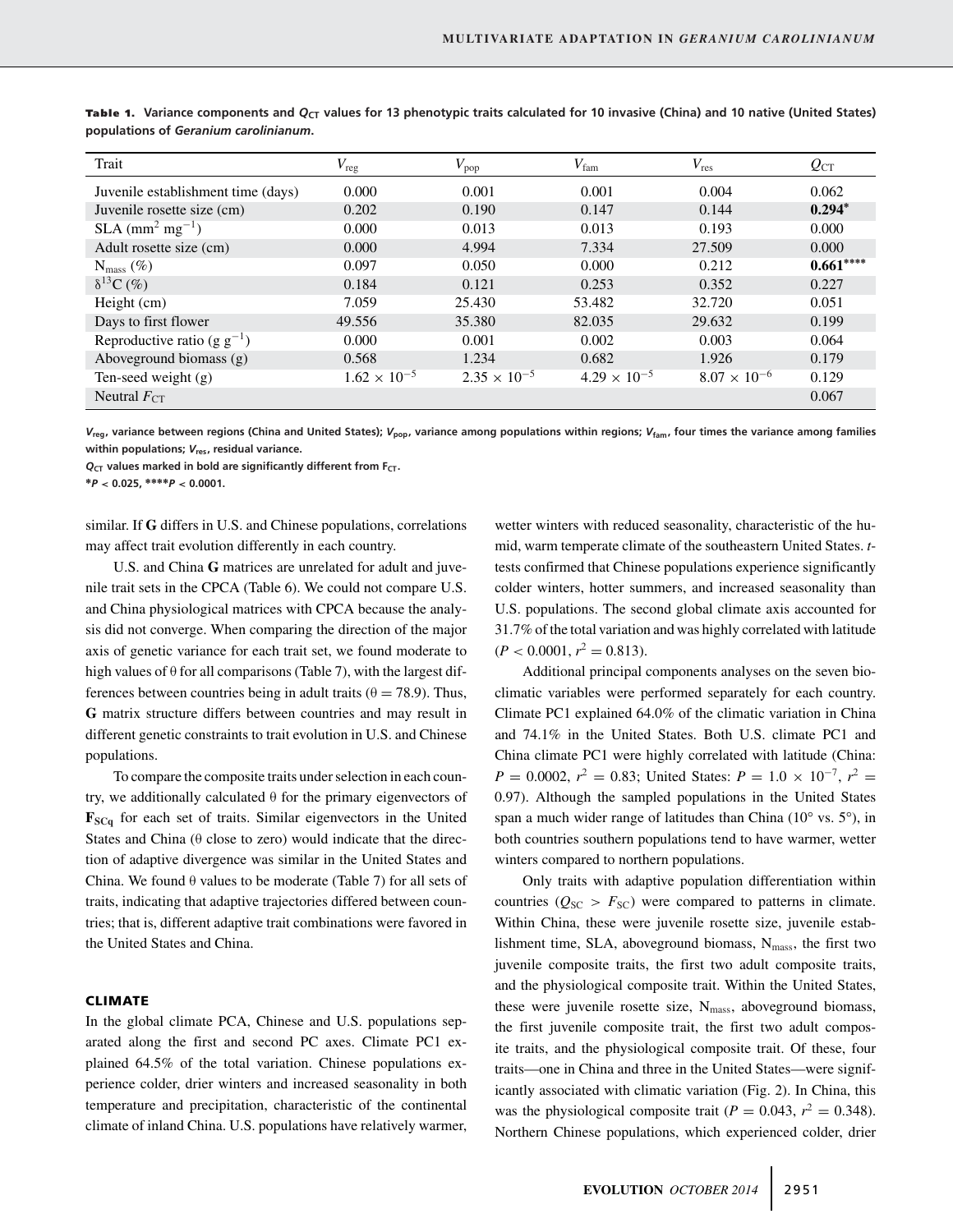Table 2. Eigenanalysis of the matrices of multivariate regional differentiation (F<sub>CTq</sub>) and tests for response to selection on composite *traits (* $Q_{CT} - F_{CT}$ *) for populations from the native and invasive ranges of Geranium carolinianum***.** 

| (a) Global Juvenile Traits       |          |                |          |          |                |
|----------------------------------|----------|----------------|----------|----------|----------------|
| Trait                            |          | $X_1$          |          |          | $x_2$          |
| Eigenvalue $(Q_{CT})$            |          |                | 0.185    |          | 0.000          |
| Percentage of variance explained |          | 99.7           |          |          | 0.3            |
| Cumulative percent variance      |          | 99.7           |          |          | 100            |
| Trait loadings:                  |          |                |          |          |                |
| Juvenile rosette size            |          |                | 0.944    |          | 0.198          |
| Juvenile establishment time      |          | $-0.314$       |          |          | 0.781          |
| <b>SLA</b>                       |          |                | 0.099    |          | 0.592          |
| (b) Global Adult Traits          |          |                |          |          |                |
| Trait                            | $x_1$    | $\mathbf{x}_2$ | $X_3$    | $X_4$    | $X_5$          |
| Eigenvalue $(Q_{CT})$            | $0.287*$ | 0.040          | 0.019    | 0.016    | 0.011          |
| Percentage of variance explained | 76.4     | 10.6           | 5.1      | 4.2      | 3.0            |
| Cumulative percent variance      | 76.4     | 87.0           | 92.0     | 96.2     | 99.2           |
| Trait loadings:                  |          |                |          |          |                |
| Days to first flower             | 0.436    | $-0.347$       | $-0.555$ | $-0.226$ | 0.231          |
| Adult rosette size               | 0.000    | 0.227          | 0.269    | $-0.933$ | $-0.054$       |
| Height                           | 0.525    | $-0.478$       | 0.097    | $-0.126$ | $-0.035$       |
| Ten-seed weight                  | $-0.257$ | 0.304          | $-0.755$ | $-0.176$ | 0.062          |
| Aboveground biomass              | $-0.662$ | $-0.711$       | $-0.047$ | $-0.176$ | $-0.152$       |
| Reproductive ratio               | $-0.174$ | $-0.054$       | 0.194    | $-0.019$ | 0.957          |
| (c) Global Physiological Traits  |          |                |          |          |                |
| Trait                            |          |                |          |          | $\mathbf{x}_1$ |
| Eigenvalue $(Q_{CT})$            |          |                |          |          | $0.485***$     |
| Percentage of variance explained |          |                |          |          | 100            |
| Cumulative percent variance      |          |                |          |          | 100            |
| Trait loadings:                  |          |                |          |          |                |
| $\mathbf{N}_{mass}$              |          |                |          |          | $-0.997$       |
| $\delta^{13}C$                   |          |                |          |          | 0.079          |

**For** *Q***CT − FCT tests, ∗***P* **< 0.025, ∗∗∗∗***P* **< 0.0001.**

winters, tended to have higher N<sub>mass</sub> and higher water-use efficiency. In the United States, juvenile rosette size was the only univariate trait significantly correlated with climate ( $P = 0.013$ ,  $r^2 = 0.506$ ). From the multivariate analysis, the first adult composite trait was significantly correlated with U.S. climate PC1 (*P*  $= 0.0003$ ,  $r^2 = 0.795$ ), as was the first juvenile composite trait  $(P = 0.050, r^2 = 0.323)$ . Northern U.S. populations, which also experienced colder, drier winters, tended to have smaller, early establishing rosettes with thicker leaves, later flowering, and greater biomass at harvest.

Inferring agents of selection on multivariate traits must be approached with caution. Because multivariate adaptation is influenced by both selection on trait combinations and underlying genetic covariances, response to selection measured in  $\mathbf{F}_{SCq}$  may not reliably reflect the direction of phenotypic selection (Chenoweth and Blows 2008). This may have affected correlations of composite traits with climate PC axes. However, multivariate trait correlations were consistent with univariate trait correlations, suggesting that adaptive composite traits reflect the direction of phenotypic selection.

# *Discussion*

Invasive and native populations can diverge due to stochastic and selective processes (Keller and Taylor 2008). Additionally, patterns of adaptation among populations may differ between the invasive and native ranges as a result of altered selective pressures, changes in genetic variation, and/or changes in underlying trait correlations (the **G** matrix). Here, we found that phenotypic differences both between and within native and invasive ranges of *G. carolinianum* are being driven by drift, selection, and possibly altered trait correlations.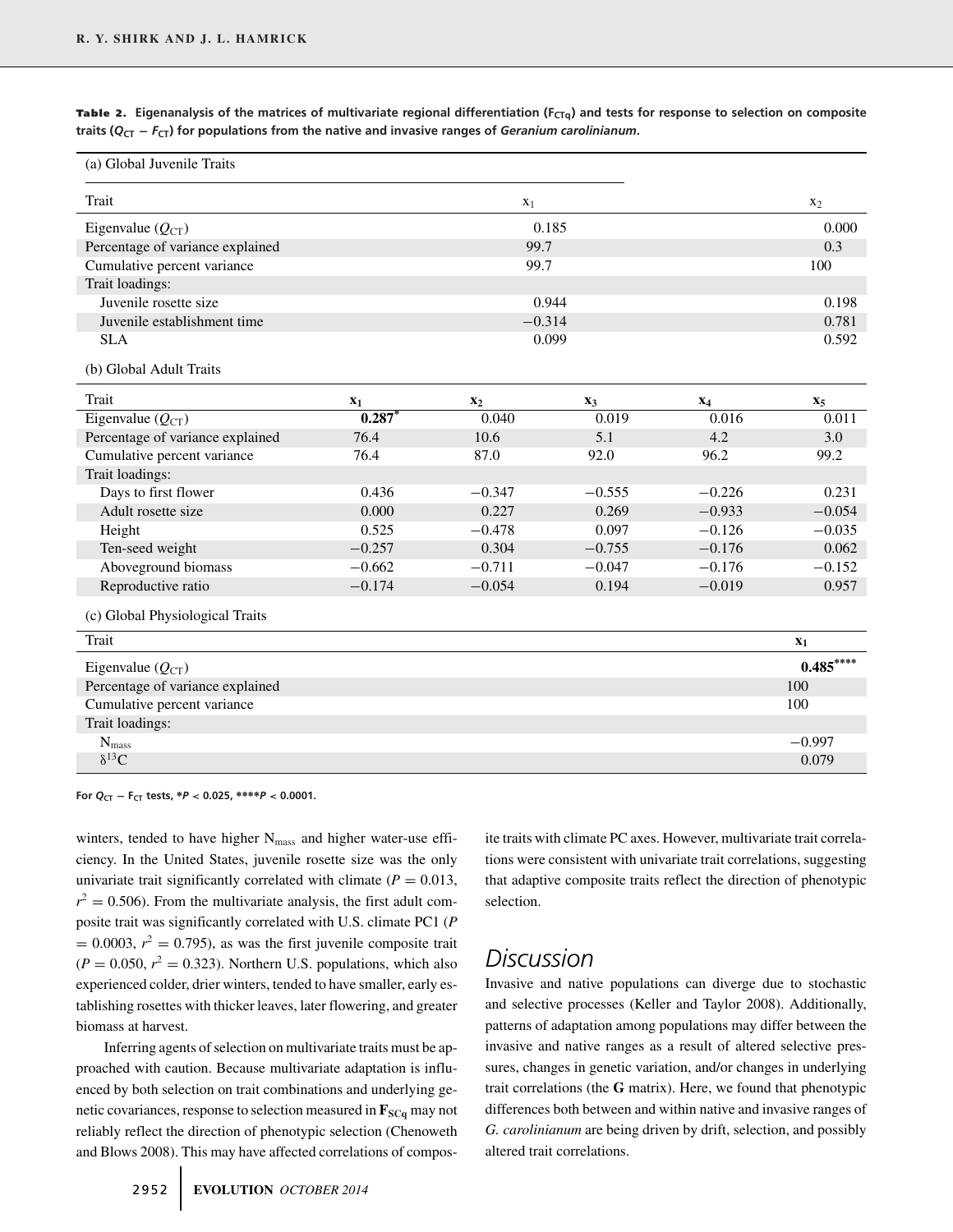| Trait                       | $V_{\text{pop}}$      | $V_{\text{fam}}$      | $V_{\rm res}$         | $Q_{SC}$   |
|-----------------------------|-----------------------|-----------------------|-----------------------|------------|
| (a) China                   |                       |                       |                       |            |
| Juvenile establishment time | 0.001                 | 0.001                 | 0.005                 | $0.311***$ |
| Juvenile rosette size       | 0.048                 | 0.095                 | 0.110                 | $0.201**$  |
| <b>SLA</b>                  | 0.021                 | 0.000                 | 0.177                 | $1.000***$ |
| Adult rosette size          | 0.814                 | 2.622                 | 27.125                | 0.134      |
| $N_{\rm mass}$              | 0.014                 | 0.022                 | 0.180                 | $0.251**$  |
| $\delta^{13}C$              | 0.051                 | 0.125                 | 0.225                 | 0.169      |
| Height                      | 3.614                 | 26.892                | 32.713                | 0.063      |
| Days to first flower        | 3.201                 | 25.284                | 30.360                | 0.060      |
| Reproductive ratio          | 0.000                 | 0.000                 | 0.003                 | $0.000**$  |
| Aboveground biomass         | 0.266                 | 0.352                 | 1.481                 | $0.274***$ |
| Ten-seed weight             | $3.74 \times 10^{-6}$ | $1.21 \times 10^{-5}$ | $6.65 \times 10^{-6}$ | 0.1333     |
| Average $Q_{SC}$            |                       |                       |                       | 0.236      |
| Neutral $F_{SC}$            |                       |                       |                       | 0.082      |
| (b) United States           |                       |                       |                       |            |
| Juvenile establishment time | 0.000                 | 0.001                 | 0.004                 | 0.090      |
| Juvenile rosette size       | 0.332                 | 0.206                 | 0.170                 | $0.446**$  |
| <b>SLA</b>                  | 0.005                 | 0.036                 | 0.195                 | 0.069      |
| Adult rosette size          | 9.299                 | 12.167                | 26.834                | 0.276      |
| $N_{\rm mass}$              | 0.086                 | 0.000                 | 0.229                 | $1.000***$ |
| $\delta^{13}$ C             | 0.191                 | 0.394                 | 0.454                 | 0.195      |
| Height                      | 46.825                | 77.150                | 32.010                | 0.233      |
| Days to first flower        | 68.016                | 139.288               | 26.367                | 0.196      |
| Reproductive ratio          | 0.001                 | 0.003                 | 0.003                 | 0.130      |
| Aboveground biomass         | 2.177                 | 1.041                 | 2.182                 | $0.511***$ |
| Ten-seed weight             | $4.36 \times 10^{-5}$ | $7.38 \times 10^{-5}$ | $9.10 \times 10^{-6}$ | 0.228      |
| Average $Q_{SC}$            |                       |                       |                       | 0.307      |
| Neutral $F_{SC}$            |                       |                       |                       | 0.196      |

Table 3. Variance components and Q<sub>SC</sub> values for 13 phenotypic traits calculated for 10 populations in each of the invasive (China) and **native (United States) ranges of** *Geranium carolinianum***.**

*V***pop, variance among populations;** *V***fam, four times the variance among families within populations;** *V***res, residual variance.**

**∗∗***P* **< 0.01, ∗∗∗***P* **< 0.001, ∗∗∗∗***P* **< 0.0001.**

Common garden measurements revealed genetically based differences between the U.S. and Chinese ranges in almost every trait. Such phenotypic differentiation between native and invasive populations has been demonstrated for many invasive species (e.g., Bossdorf et al. 2005; Felker-Quinn et al. 2013), but most studies do not distinguish between divergence due to selection and genetic drift. By comparing quantitative trait and neutral marker variation, we show that much of the phenotypic divergence between countries is indistinguishable from drift and cannot be attributed to selection. However, we did not have the statistical power to determine whether a lack of regional trait divergence (low  $Q_{CT}$ ) was a result of unifying selection, because neutral divergence  $(F_{CT})$  was low and because only two regions were used. Of the 11 traits in the univariate analysis, this lack of power would only possibly affect our results for SLA and adult rosette size, which had no regional differentiation ( $Q_{CT} = 0$ ), but were not significant in the  $Q_{CT}$  –  $F_{CT}$  test. All other traits had  $Q_{CT}$ values close to or much greater than  $F_{CT}$ .

Patterns revealed by the few traits that adaptively diverged between the two countries suggest that invasive populations are responding to inland China's continental climate, which has longer, harsher winters and stronger seasonal variation than the eastern United States. Relative to U.S. populations, Chinese populations have smaller rosette sizes and total aboveground biomass, with higher leaf N, later flowering, and taller inflorescences. As *G. carolinianum* is a spring-flowering, winter annual, some of these traits would be beneficial for colder drier winters in China, such as smaller rosettes to reduce water loss and later flowering to coincide with later springs. We also found significantly higher RMR in China, and although we were unable to test whether this was due to local adaptation, it is consistent with decreased growing season water availability. Additionally, the colder winters and hotter

 $Q_{SC}$  values marked in bold are significantly different from  $F_{SC}$ .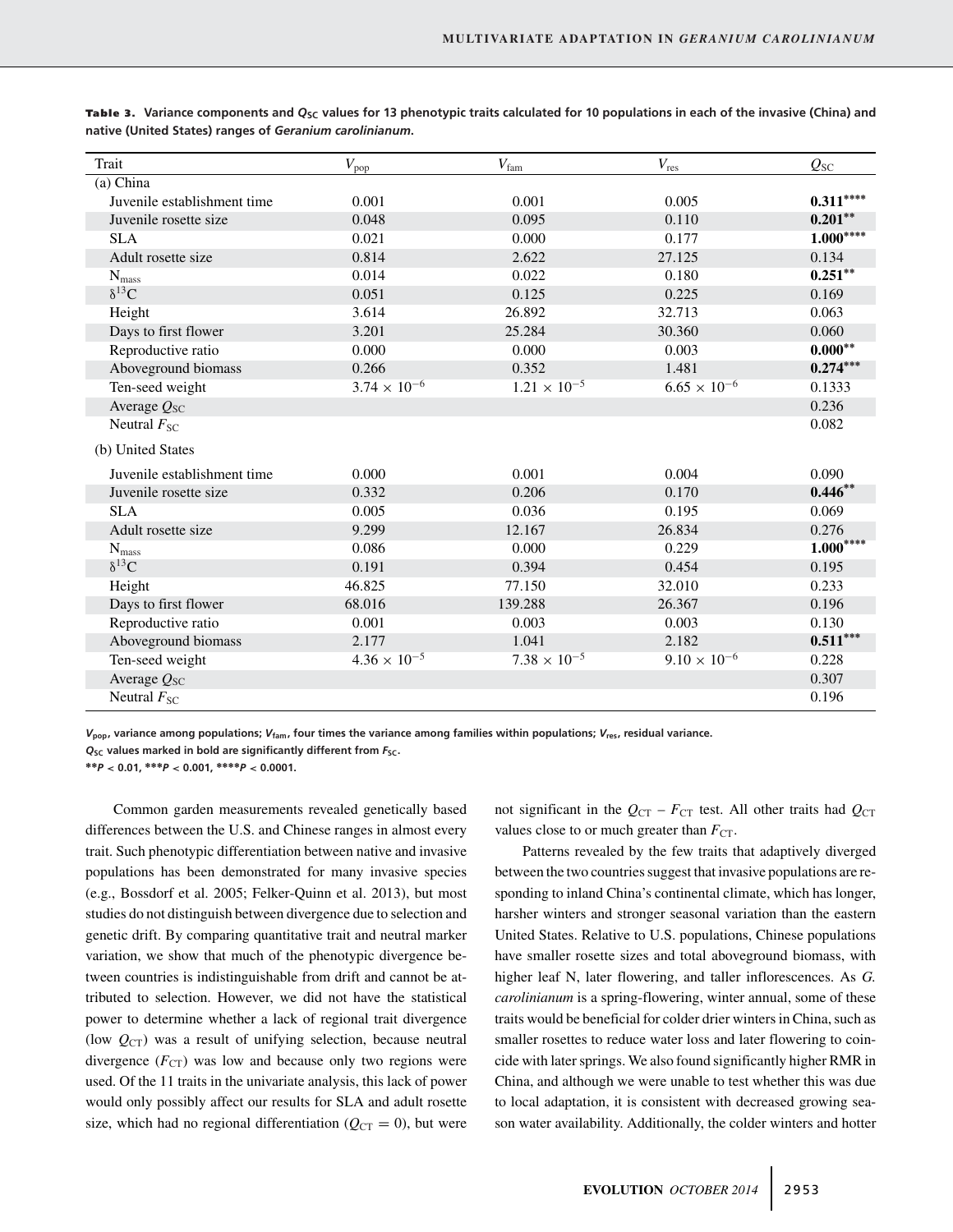Table 4. Eigenanalysis of the matrices of multivariate population differentiation (F<sub>SCq</sub>) and tests for response to selection on composite **traits (***Q***SC −** *F***SC) for 10 populations from the invasive (China) range of** *Geranium carolinianum***.**

| (a) China Juvenile Traits        |            |                |          |          |                  |
|----------------------------------|------------|----------------|----------|----------|------------------|
| Trait                            |            | X <sub>1</sub> |          |          | $x_2$            |
| Eigenvalue $(Q_{SC})$            | $0.988***$ |                |          |          |                  |
| Percentage of variance explained | 84.3       |                |          |          | 15.5             |
| Cumulative percent variance      |            | 84.3           |          |          | 99.8             |
| Trait loadings:                  |            |                |          |          |                  |
| Juvenile rosette size            |            | $-0.133$       |          |          | 0.690            |
| Juvenile establishment time      |            | 0.389          |          |          | 0.697            |
| <b>SLA</b>                       |            | 0.911          |          |          | $-0.197$         |
| (b) China Adult Traits           |            |                |          |          |                  |
| Trait                            | $X_1$      | $\mathbf{x}_2$ | $X_3$    | $X_4$    | $X_5$            |
| Eigenvalue $(Q_{SC})$            | $0.917***$ | $0.319***$     | 0.093    | 0.039    | $0.000*$         |
| Percentage of variance explained | 67.0       | 23.3           | 6.7      | 2.8      | $\boldsymbol{0}$ |
| Cumulative percent variance      | 67.0       | 90.3           | 97.1     | 100      | 100              |
| Trait loadings:                  |            |                |          |          |                  |
| Days to first flower             | 0.303      | 0.096          | 0.663    | 0.490    | $-0.079$         |
| Adult rosette size               | $-0.608$   | $-0.378$       | 0.199    | $-0.275$ | $-0.456$         |
| Height                           | $-0.145$   | 0.094          | $-0.423$ | 0.665    | $-0.578$         |
| Ten-seed weight                  | $-0.203$   | $-0.469$       | 0.448    | 0.266    | 0.094            |
| Aboveground biomass              | 0.556      | $-0.760$       | $-0.277$ | 0.007    | $-0.088$         |
| Reproductive ratio               | $-0.408$   | $-0.201$       | $-0.254$ | 0.414    | 0.660            |
| (c) China Physiological Traits   |            |                |          |          |                  |
| <b>Trait</b>                     |            |                |          |          | $X_1$            |
| Eigenvalue $(Q_{SC})$            |            |                |          |          | $0.990***$       |
| Percentage of variance explained |            |                |          |          | 93.2             |
| Cumulative percent variance      |            |                |          |          | 93.2             |
| Trait loadings:                  |            |                |          |          |                  |
| $N_{\rm mass}$                   |            |                |          |          | $-0.773$         |
| $\delta^{13}C$                   |            |                |          |          | 0.634            |

**For**  $Q_{SC} - F_{SC}$  **tests,**  $*P < 0.025$ ,  $****P < 0.0001$ .

summers experienced by Chinese populations may also explain the smaller size of Chinese plants. With shorter fall and spring growing seasons, plants may not be able to accumulate as much biomass before flowering.

Although our results show that *G. carolinianum* in China has adapted to novel climatic conditions, there is little evidence that Chinese populations are evolving traits associated with increased invasiveness. Invasive traits are generally associated with high growth rates, reduced root allocation, and high fecundity (Pysek and Richardson 2007; van Kleunen et al. 2010). Some invasive species may evolve these traits after release from native antagonists allowing resources to be reallocated toward growth and competition, which is predicted by the EICA hypothesis. For *G. carolinianum*, however, increased leaf N was the only putatively invasive trait that we found to have adaptively increased in China. Although leaf N is positively correlated with photo-

synthetic capacity and is generally indicative of a faster growing, resource-acquisitive ecological strategy (Reich et al. 1994; Cornelissen et al. 1997; Wright et al. 2004), it has not resulted in faster growth in Chinese *G. carolinianum*. Despite higher leaf N, Chinese plants were smaller, suggesting slower, not faster, growth. A possible explanation for these contrasting traits is that selection for increased competitive ability (i.e., higher leaf N) could have been offset by selection imposed by the shorter growing season and/or increased abiotic stress caused by colder, drier Chinese winters. Overall, we found that selection during or after the establishment of *G. carolinianum* in China has been in response to the continental Chinese climate, rather than an increase in "invasive" traits due to release from native antagonists or other factors. This is consistent with its status as a minor invasive weed and suggests that, in the short term, *G. carolinianum* is unlikely to become a problematic invader.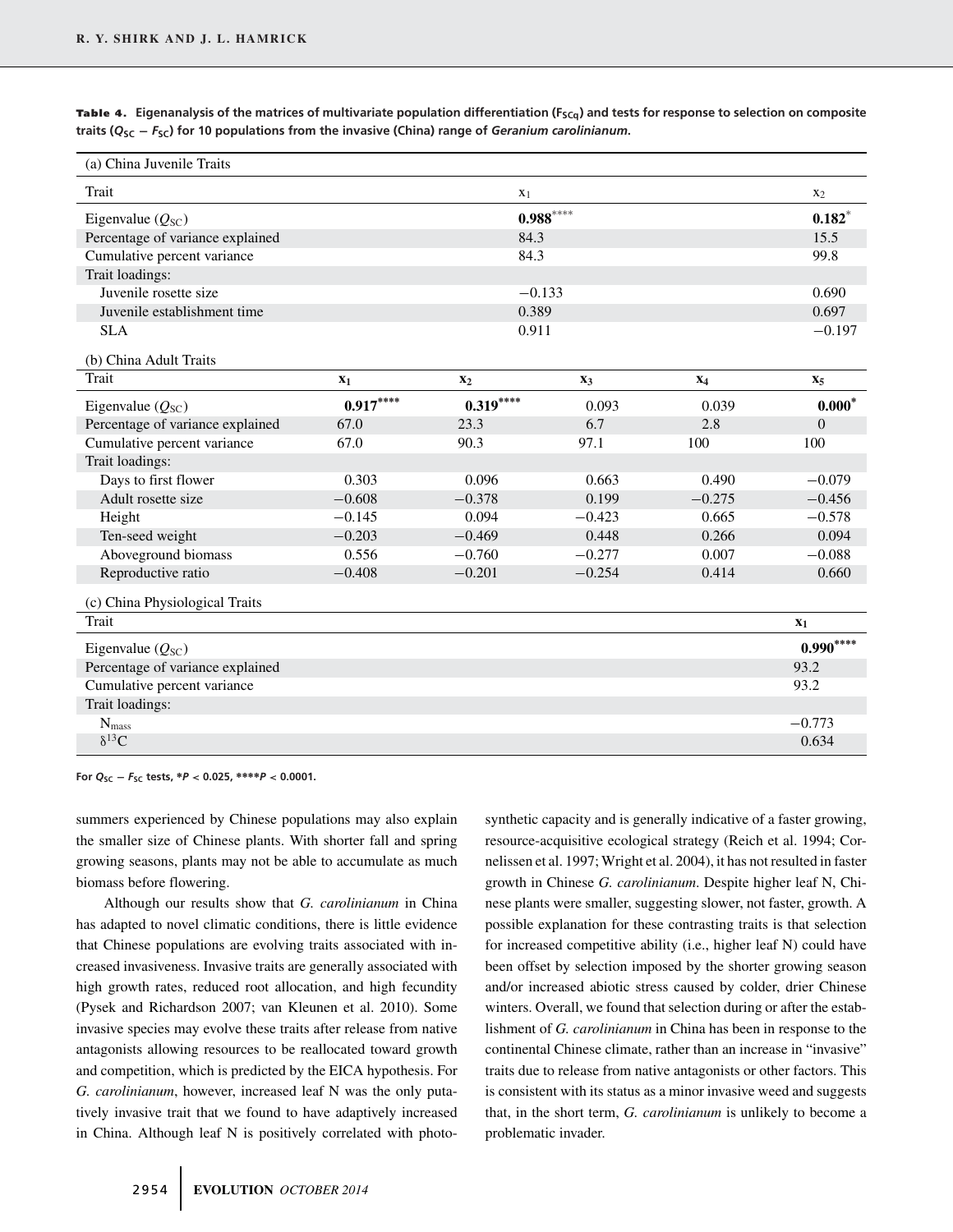| (a) U.S. Juvenile Traits         |            |                |          |                |                |
|----------------------------------|------------|----------------|----------|----------------|----------------|
| Trait                            |            |                |          | X <sub>1</sub> | X <sub>2</sub> |
| Eigenvalue $(Q_{SC})$            |            |                |          | $0.676***$     | 0.327          |
| Percentage of variance explained |            |                |          | 66.7           | 32.2           |
| Cumulative percent variance      |            |                |          | 66.7           | 98.9           |
| Trait loadings:                  |            |                |          |                |                |
| Juvenile rosette size            |            |                |          | $-0.596$       | 0.803          |
| Juvenile establishment time      |            |                |          | $-0.599$       | $-0.437$       |
| <b>SLA</b>                       |            |                |          | $-0.534$       | $-0.406$       |
| (b) U.S. Adult Traits            |            |                |          |                |                |
| Trait                            | $X_1$      | $\mathbf{x}_2$ | $X_3$    | $X_4$          | $X_5$          |
| Eigenvalue $(Q_{SC})$            | $0.971***$ | $0.528***$     | 0.249    | 0.112          | 0.069          |
| Percentage of variance explained | 50.4       | 27.4           | 12.9     | 5.8            | 3.6            |
| Cumulative percent variance      | 50.4       | 77.8           | 90.7     | 96.5           | 100            |
| Trait loadings:                  |            |                |          |                |                |
| Days to first flower             | 0.715      | $-0.112$       | 0.079    | 0.120          | 0.045          |
| Adult rosette size               | $-0.516$   | 0.520          | 0.238    | 0.328          | 0.002          |
| Height                           | 0.061      | 0.252          | 0.217    | $-0.416$       | 0.844          |
| Ten-seed weight                  | 0.018      | 0.217          | $-0.903$ | 0.230          | 0.282          |
| Aboveground biomass              | 0.460      | 0.753          | 0.101    | 0.073          | $-0.262$       |
| Reproductive ratio               | 0.089      | $-0.196$       | 0.253    | 0.804          | 0.372          |
| (c) U.S. Physiological Traits    |            |                |          |                |                |
| Trait                            |            |                |          |                | $x_1$          |
| Eigenvalue $(Q_{SC})$            |            |                |          |                | $1.000***$     |
| Percentage of variance explained |            |                |          |                | 84.7           |
| Cumulative percent variance      |            |                |          |                | 84.7           |
| Trait loadings:                  |            |                |          |                |                |
| $\mathbf{N}_{mass}$              |            |                |          |                | $-1.000$       |
| $\delta^{13}C$                   |            |                |          |                | 0.040          |

Table 5. Eigenanalysis of the matrices of multivariate population differentiation (F<sub>SCq</sub>) and tests for response to selection on composite **traits (***Q***SC −** *F***SC) for 10 populations from the native (United States) range of** *Geranium carolinianum***.**

**For** *Q***SC −** *F***SC tests, ∗∗∗∗***P* **< 0.0001.**

Patterns of local adaptation among invasive populations will not necessarily mirror patterns in native populations for a variety of reasons. Even if selective pressures remain the same, which is unlikely, genetic variance for particular traits and trait combinations may change in invasive populations as a result of founder effects and affect the response to selection. In some cases, founder effects and genetic bottlenecks may actually increase genetic variance for quantitative traits via conversion of nonadditive genetic variance to additive genetic variance (Carson 1990; Neiman and Linksvayer 2005). Although we would not be able to detect such a conversion here because of our use of broad-sense heritabilities, a restructuring of **G** may make novel phenotypic combinations available and accelerate adaptive differentiation (Carson 1990).

We found a reduction in genetic variance for some, but not all, quantitative traits in Chinese populations when compared to U.S. populations, which parallels the reduction in neutral genetic diversity due to founder effects during colonization (Shirk et al. 2014). Despite this, more traits were under selection (as evidenced by  $Q_{SC} \neq F_{SC}$ ) in Chinese than in U.S. populations, which is consistent with the rapid response of newly established Chinese populations to novel selection pressures. In the United States, populations were more highly divergent in neutral and quantitative traits, although fewer traits had a signature of selection. Higher mean  $Q_{SC}$  in the United States is due in part to the accumulated effects of drift over a longer evolutionary history in the region; however, these populations have also been exposed to selection for much longer than the Chinese populations.

Although adaptive differentiation between China and the United States was consistent with their climatic differences, for the most part climate is not driving divergence among populations within China. This is surprising, given that many studies have demonstrated the evolution of latitudinal clines in invasive populations for a number of traits, including flowering phenology,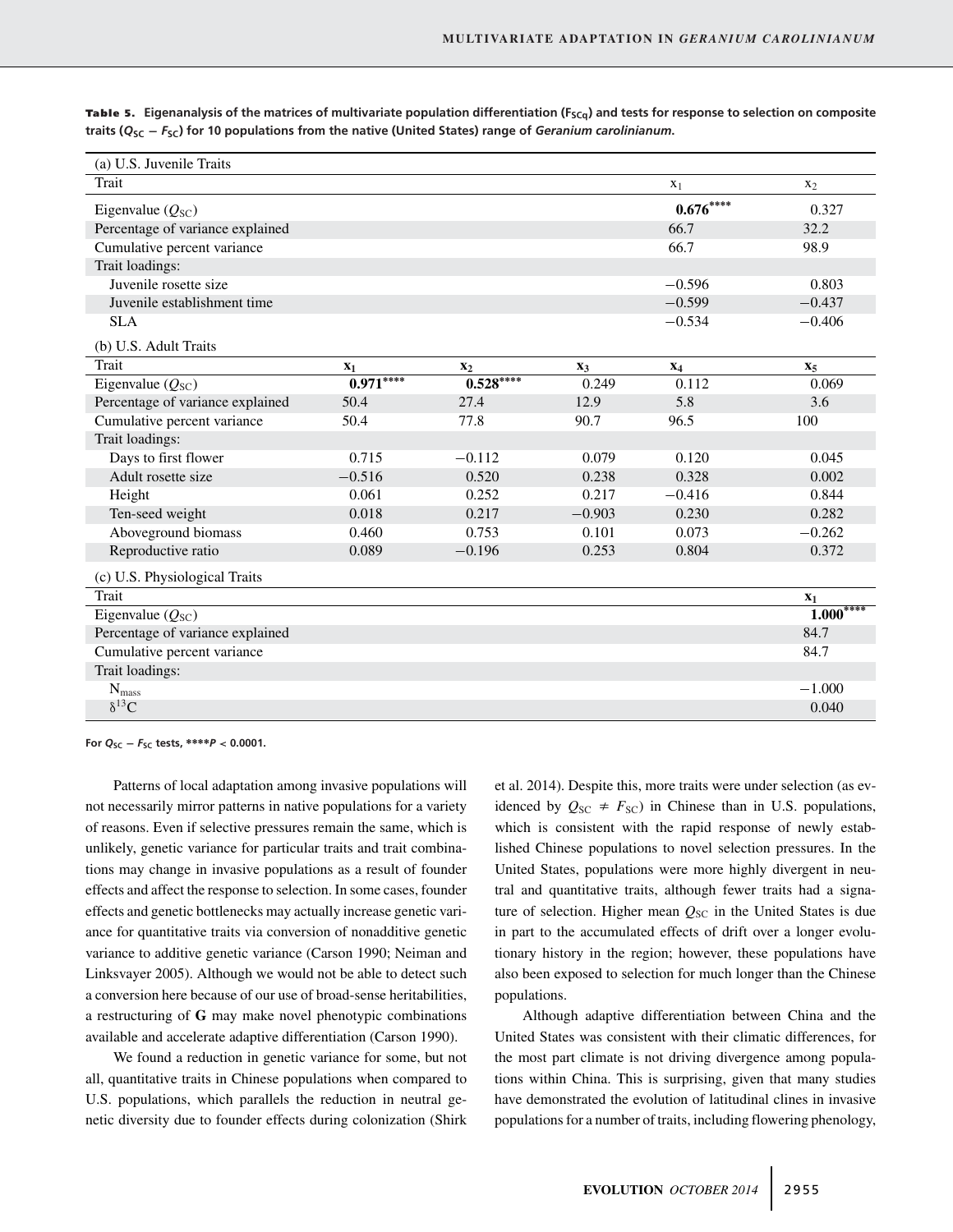| (a) Adult Traits    |              |                     |                |                  |            |
|---------------------|--------------|---------------------|----------------|------------------|------------|
| Higher              | Lower        | $\overline{\chi^2}$ | df             | $\boldsymbol{P}$ | AIC        |
| Equal               | Proportional | 548.855             | ı              | 0.0000           | 7335.649   |
| Proportional        | <b>CPC</b>   | 2660.606            | 5              | 0.0000           | 6788.795   |
| <b>CPC</b>          | CPC(4)       | 2114.043            | -1<br>$\perp$  | 0.0000           | 4138.189   |
| CPC(4)              | CPC(3)       | 766.512             | $\overline{2}$ | 0.0000           | 2026.146   |
| CPC(3)              | CPC(2)       | 240.672             | 3              | 0.0000           | 1263.634   |
| CPC(2)              | CPC(1)       | 663.994             | $\overline{4}$ | 0.0000           | 1028.962   |
| CPC(1)              | Unrelated    | 340.968             | 5              | 0.0000           | 372.968    |
| Unrelated           |              |                     |                |                  | 42.000     |
| (b) Juvenile Traits |              |                     |                |                  |            |
| Higher              | Lower        | $\mathbf{v}^2$      | df             | $\boldsymbol{P}$ | <b>AIC</b> |
| Equal               | Proportional | 209.182             | 1              | 0.0000           | 3562.896   |
| Proportional        | <b>CPC</b>   | 1934.383            | 2              | 0.0000           | 3355.714   |
| <b>CPC</b>          | CPC(1)       | 1130.214            | $\mathbf{1}$   | 0.0000           | 1425.331   |
| CPC(1)              | Unrelated    | 289.117             | $\overline{2}$ | 0.0000           | 297.117    |
| Unrelated           |              |                     |                |                  | 12.000     |
|                     |              |                     |                |                  |            |

Table 6. CPCA of relatedness in genetic covariance matrices for adult and juvenile traits, compared between United States and Chinese **populations. The chi-square test (χ2, df,** *P***) compares each model against the next lower in the Flury hierarchy ("step-up approach"): equal, proportional, common principal components, and unrelated. AIC values are for the "higher" model and are used for the model-building approach, with the model with the lowest AIC value preferred.**

Table 7. Similarity between the first eigenvectors of genetic co**variance matrices (G) and the first eigenvectors of matrices of mul**tivariate population differentiation (F<sub>SCq</sub>) in the United States and **China. θ is the angle between the primary eigenvector of each matrix and ranges from zero (eigenvectors are equal) to 90 (eigenvectors are orthogonal).**

| Matrix                                    | Η     |
|-------------------------------------------|-------|
| <b>G</b> (juvenile traits)                | 60.49 |
| <b>G</b> (adult traits)                   | 78.91 |
| <b>G</b> (physiological traits)           | 36.14 |
| $\mathbf{F}_{SCq}($ juvenile traits)      | 50.15 |
| $\mathbf{F}_{SCq}$ (adult traits)         | 42.51 |
| $\mathbf{F}_{SCq}$ (physiological traits) | 37.06 |

biomass, and physiology (Maron et al. 2007; Dlugosch and Parker 2008b; Montague et al. 2008; Colautti et al. 2009). Additionally, we found strong trait associations with latitude and climate in the United States, with northern populations possessing adaptations for longer, drier, and colder winters: smaller, earlier-establishing rosettes with thicker leaves and later flowering. In contrast, only the multivariate physiological trait (nearly equally weighted for leaf N and water-use efficiency) in Chinese populations was correlated with climatic and latitudinal variation. The adaptive value of this multivariate trait is less clear, but it may reflect adaptation to drier environments. Populations in colder, drier northern areas had increased leaf nitrogen and water-use efficiency, and it has been suggested that increased photosynthetic capacity (due to an increase in N-rich rubisco) allows a leaf to more efficiently use internal CO<sub>2</sub> when stomata are closed and gas exchange is limited (Wright et al. 2004).

Thus, it appears that climate is not the major factor driving adaptive evolution in China. However, it is also possible that our sampling limited our ability to detect a cline in some traits. In particular, the range of latitudes sampled in China (approximately 28°N–33°N) may not have been sufficient to generate a detectable trait–climate association. Another possibility is that younger populations on range edges remain in the lag period that is often necessary for recombination to generate locally adapted genotypes; in this case, any cline would not be easily detectable until they are fully adapted to local conditions.

By comparing the direction of multivariate adaptation, represented by the major eigenvectors of  $\mathbf{F}_{SCq}$  in both countries, it is clear that selection is leading to different adaptive trait combinations in the two countries. And as discussed above, we found evidence that agents of selection likely differ between countries—climate/latitude gradients in the United States and unknown sources in China. However, because the  $Q_{ST} - F_{ST}$ test measures adaptation (i.e., response to selection), differences found in  $\mathbf{F}_{SCq}$  structure between countries may be due to differences in selection regimes, differences in trait associations (represented by **G**), or both. Furthermore, genetic correlations arising from linkage can be shaped by selection and genetic drift. **G** has been shown to vary across populations, often in response to selection (Cano et al. 2004; Eroukhmanoff and Svensson 2011), and we found large differences in average **G** of Chinese and U.S. populations for all three sets of traits. Although drivers of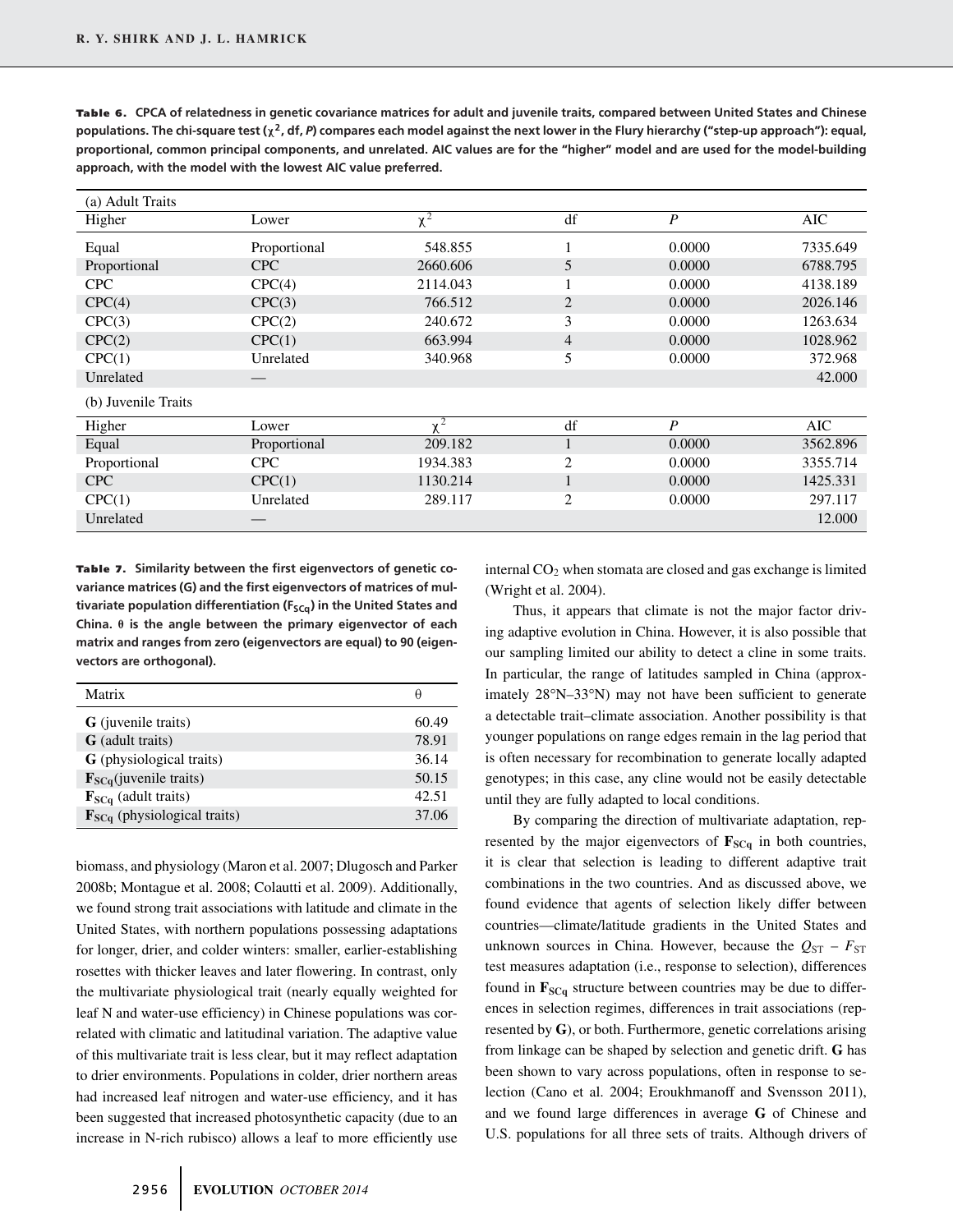

**Figure 2. Significant correlations between climate and adaptive traits. For both China and U.S. climate PC1, more negative values indicate warmer, wetter winters.**

differences between countries are unknown, it is possible that different selection regimes in China played a role in restructuring **G**. In invasive reed canary grass, *Phalaris arundinacea*, latitude (northern vs. southern populations) has a larger effect on the structure of **G** than provenance (invasive vs. native populations). These results suggest that for *P. arundinaca*, selection for latitudinal clines in both native and invasive ranges has had a larger effect on **G** structure than nonadaptive processes during colonization of the invasive range (Calsbeek et al. 2011).

Two univariate traits had the maximum  $Q_{SC}$  value of 1.00: SLA in China and N<sub>mass</sub> in the United States. These traits had zero variance among families within populations  $(V_{\text{fam}})$ , and high residual variances—that is, we measured no heritable variation. Such a pattern is biologically possible, if these traits have experienced extremely strong selection that has exhausted additive genetic variance within individual populations. However, it is possible that for these traits, low levels of among-family variance may have been obscured by small measurement errors. Increasing sample size by including more families, with more individuals per family, may resolve this issue.

Multivariate  $Q_{SC}$  values were often, but not always, larger than univariate  $Q_{SC}$  values for the component traits, which indicate that selection generally was acting on trait combinations rather than single traits. However, one trait, juvenile rosette size, had a significant  $Q_{SC} > F_{SC}$  in the univariate analysis, but not in the multivariate analysis. There are several possible reasons why a trait may have had a significant  $Q_{SC} - F_{SC}$  pattern in one analysis but not the other. First, relationships among variance components may have changed when trait covariances were included in the multivariate analysis. Additionally, we were able to account for herbivory by including damage as a random covariate in the univariate but not the multivariate model. Finally, differences in estimation algorithms between two REML programs used for the univariate and multivariate modeling may have led to slightly different variance component estimates.

We found the signature of adaptation for many phenotypic traits in the U.S. and Chinese ranges of *G. carolinianum*, and multivariate analysis of adaptive trait differentiation revealed additional patterns of selection not observed in the univariate analysis. However, there is little evidence in China for the evolution of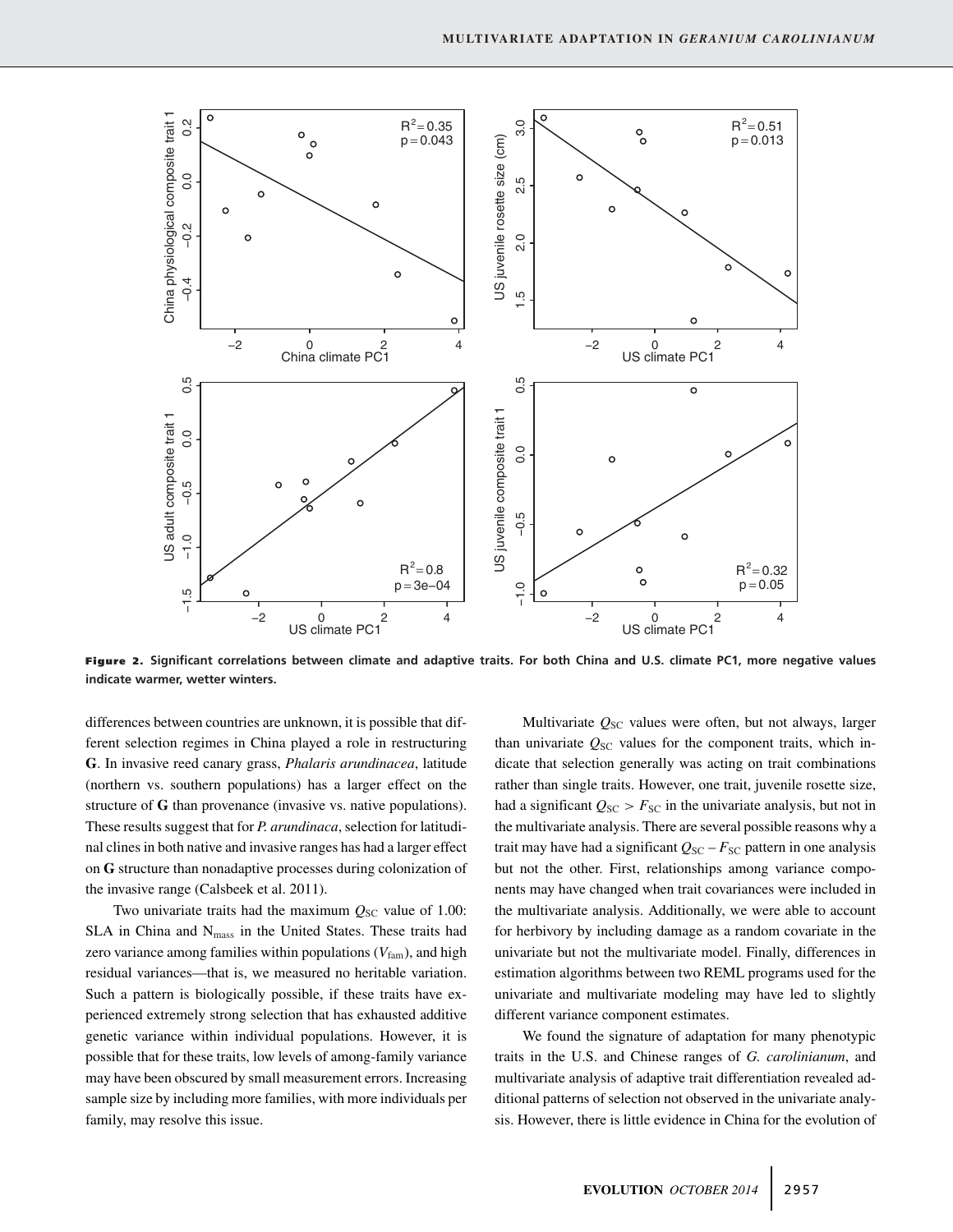traits associated with invasiveness. We found different adaptive trajectories in U.S. and Chinese populations, which are likely due to variation in selection regimes, but also possibly result from differences in trait covariances between regions. This suggests that the genetic effects of founding events and colonization may extend beyond a reduction in genetic diversity. Further work is needed to understand how these events change the structure of **G**, and how this affects the adaptive potential of colonizing populations.

#### **ACKNOWLEDGMENTS**

This material is based upon work supported by the National Science Foundation's PIRE program under grant no. OISE 0730218, with additional funding to RYS from the NSF Graduate Research Fellowship Program, the Oberlin College Alumni Fellowship, and the Department of Plant Biology at the University of Georgia. We thank M. Boyd and M. Smith for greenhouse support, and R. Mauricio, K. Myhre, B. Hu, S. Qiang, C. Zhang, C. Deen, and D. Christopher for travel and field assistance. S.-M. Chang provided helpful discussion on the quantitative genetic analysis. The authors state no conflict of interest.

#### **DATA ARCHIVING**

The doi for our data is 10.5061/dryad.nm41q.

#### **LITERATURE CITED**

- Abràmoff, M. D., P. J. Magalhães, and S. J. Ram. 2004. Image processing with ImageJ. Biophoton. Int. 11:36–42.
- Aedo, C. 2000. The genus *Geranium* L. (Geraniaceae) in North America. I. Annual species. Anales Jardin Botanico De Madrid 51:39–82.
- Bates, D., M. Maechler, and B. Bolker. 2011. lme4: linear mixed-effects models using S4 classes. R package version 0.999375–42. Available at http://CRAN.R-project.org/package=lme4.
- Blossey, B., and R. Notzold. 1995. Evolution of increased competitive ability in invasive nonindigenous plants—a hypothesis. J. Ecol. 83:887–889.
- Bossdorf, O., H. Auge, L. Lafuma, W. E. Rogers, E. Siemann, and D. Prati. 2005. Phenotypic and genetic differentiation between native and introduced plant populations. Oecologia 144:1–11.
- Calsbeek, B., S. Lavergne, M. Patel, and J. Molofsky. 2011. Comparing the genetic architecture and potential response to selection of invasive and native populations of reed canary grass. Evol. Appl. 4:726–735.
- Cano, J. M., A. Laurila, J. Palo, and J. Merilä. 2004. Population differentiation in **G** matrix structure due to natural selection in *Rana temporaria*. Evolution 58:2013–2020.
- Carson, H. L. 1990. Increased genetic variance after a population bottleneck. Trends Ecol. Evol. 5:228–230.
- Chenoweth, S. F., and M. W. Blows. 2008. Q<sub>ST</sub> meets the G matrix: the dimensionality of adaptive divergence in multiple correlated quantitative traits. Evolution 62:1437–1449.
- Chun, Y. J., V. Le Corre, and F. Bretagnolle. 2011. Adaptive divergence for a fitness-related trait among invasive *Ambrosia artemisiifolia* populations in France. Mol. Ecol. 20:1378–1388.
- Colautti, R. I., and S. C. H. Barrett. 2010. Natural selection and genetic constraints on flowering phenology in an invasive plant. Int. J. Plant Sci. 171:960–971.
- Colautti, R. I., J. L. Maron, and S. C. H. Barrett. 2009. Common garden comparisons of native and introduced plant populations: latitudinal clines can obscure evolutionary inferences. Evol. Appl. 2:187–199.
- Cornelissen, J., M. Werger, P. Castro-Diez, J. Van Rheenen, and A. Rowland. 1997. Foliar nutrients in relation to growth, allocation and leaf traits in

seedlings of a wide range of woody plant species and types. Oecologia 111:460–469.

- Cornelissen, J. H. C., S. Lavorel, E. Garnier, S. Diaz, N. Buchmann, D. E. Gurvich, P. B. Reich, H. ter Steege, H. D. Morgan, M. G. A. van der Heijden, et al. 2003. A handbook of protocols for standardised and easy measurement of plant functional traits worldwide. Aust. J. Bot. 51:335– 380.
- Dlugosch, K. M., and I. M. Parker. 2008a. Founding events in species invasions: genetic variation, adaptive evolution, and the role of multiple introductions. Mol. Ecol. 17:431–449.
- -. 2008b. Invading populations of an ornamental shrub show rapid life history evolution despite genetic bottlenecks. Ecol. Lett. 11:701– 709.
- Eroukhmanoff, F., and E. Svensson. 2011. Evolution and stability of the **G** matrix during the colonization of a novel environment. J. Evol. Biol. 24:1363–1373.
- Felker-Quinn, E., J. A. Schweitzer, and J. K. Bailey. 2013. Meta-analysis reveals evolution in invasive plant species but little support for evolution of increased competitive ability (EICA). Ecol. Evol. 3:739– 751.
- Flury, B. 1988. Common principal components and related multivariate methods. Wiley, New York.
- Franks, S. J., G. S. Wheeler, and C. Goodnight. 2012. Genetic variation and evolution of secondary compounds in native and introduced populations of the invasive plant *Melaleuca quinquenervia*. Evolution 66:1398– 1412.
- Goudet, J. 2004. hierfstat, a package for R to compute and test hierarchical F-statistics. Mol. Ecol. Notes 5:184–186.
- Hamrick, J. L., and M. J. W. Godt. 1996. Effects of life history traits on genetic diversity in plant species. Philos. Trans. R Soc B Biol Sci 351:1291– 1298.
- Hijmans, R. J., S. E. Cameron, J. L. Parra, P. G. Jones, and A. Jarvis. 2005. Very high resolution interpolated climate surfaces for global land areas. Int. J. Climatol. 25:1965–1978.
- Johannesson, K., B. Johannesson, and U. Lundgren. 1995. Strong natural selection causes microscale allozyme variation in a marine snail. Proc. Natl. Acad. Sci. USA 92:2602–2606.
- Karl, S. A., and J. C. Avise. 1992. Balancing selection at allozyme loci in oysters: implications from nuclear RFLPs. Science 256:100–102.
- Keller, S. R., and D. R. Taylor. 2008. History, chance and adaptation during biological invasion: separating stochastic phenotypic evolution from response to selection. Ecol. Lett. 11:852–866.
- Kremer, A., A. Zanetto, and A. Ducousso. 1997. Multilocus and multitrait measures of differentiation for gene markers and phenotypic traits. Genetics 145:1229–1241.
- Lande, R., and S. J. Arnold. 1983. The measurement of selection on correlated characters. Evolution 37:1210–1226.
- Lee, C. E. 2002. Evolutionary genetics of invasive species. Trends Ecol. Evol. 17:386–391.
- Lynch, M., and B. Walsh. 1998. Genetics and analysis of quantitative traits. Sinauer Associates, Sunderland, MA.
- Maron, J. L., M. Vila, R. Bommarco, S. Elmendorf, and P. Beardsley. 2004. Rapid evolution of an invasive plant. Ecol. Monogr. 74:261–280.
- Maron, J. L., S. C. Elmendorf, and M. Vila. 2007. Contrasting plant physiological adaptation to climate in the native and introduced range of *Hypericum perforatum*. Evolution 61:1912–1924.
- Martin, G., E. Chapuis, and J. Goudet. 2008. Multivariate  $Q_{ST} F_{ST}$  comparisons: a neutrality test for the evolution of the **G** matrix in structured populations. Genetics 180:2135–2149.
- Merila, J., and P. Crnokrak. 2001. Comparison of genetic differentiation at marker loci and quantitative traits. J. Evol. Biol. 14:892–903.